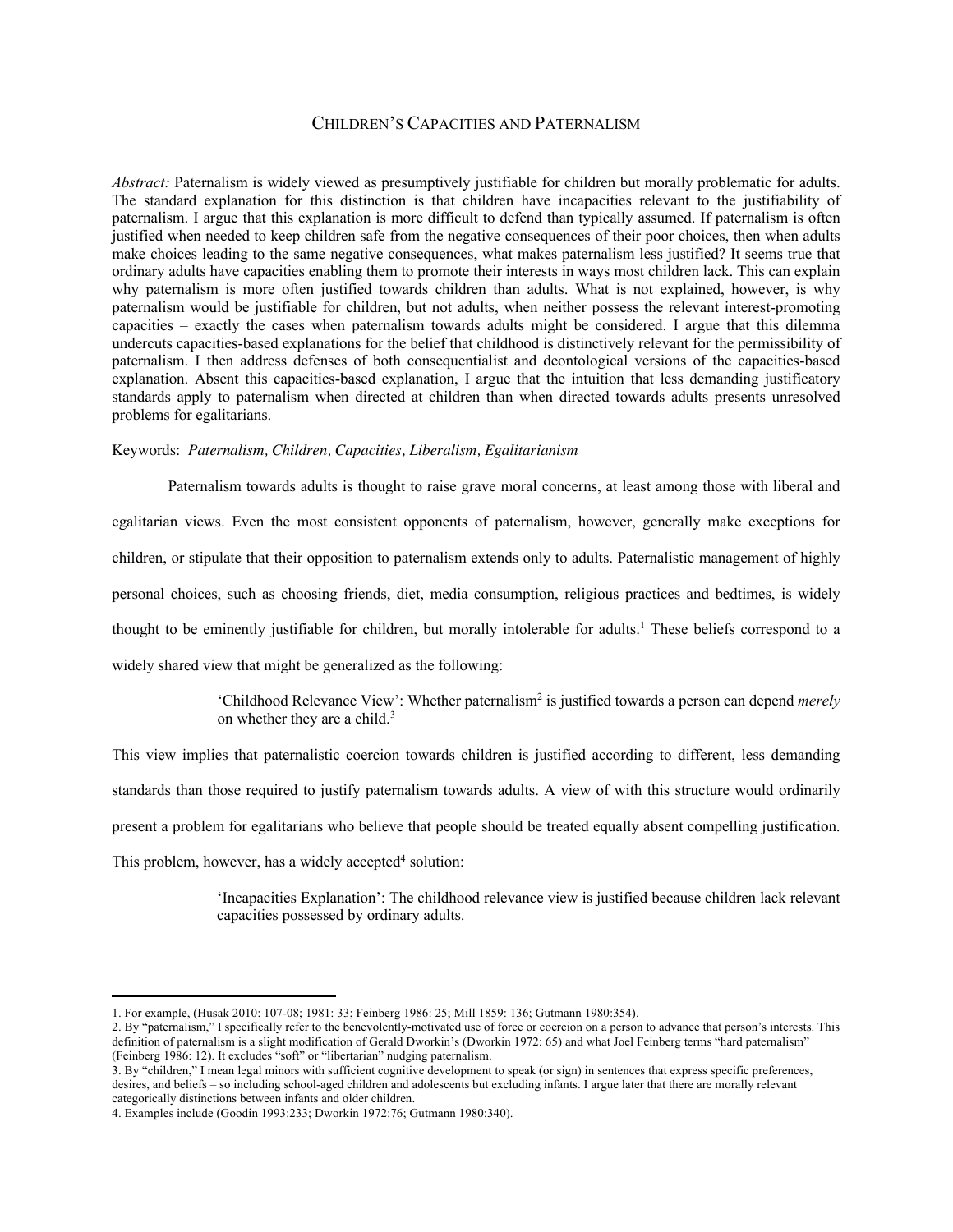In this paper, I argue that justifying paternalism through by appeal to lack of capacities does not lend support to the childhood relevance view – surprisingly, such appeals actually undermine the view that childhood is itself relevant to paternalism. This is because the incapacities explanation depends on an intermediate conclusion: whether paternalism is justified towards a person can depend *merely* on the presence or absence of certain capacities (hereinafter the '*capacities relevance view*'). Explaining and defending this view, I argue, lends support to judgments that diverge from the childhood relevance view.

An application of the childhood relevance view is the tendency to discount children's liberty interests and judge paternalistic interventions justifiable when they leave children better off. The claim that an adult is left better off by a paternalistic intervention, however, would rarely be considered sufficient justification: instead, the costs that the paternalistic intervention imposes on that adult's interests, such as interests in liberty, dignity, bodily integrity or equality, would also be taken into account. The setbacks to those interests will often be thought to override whatever benefits paternalism confers on adults, or to support deontic constraints on paternalism, (Dworkin 1972: 71) even though the same interests are rarely considered for children. It is also rarely thought compelling grounds for paternalism that an adult appears to lack relevant capacities (such as reasoning or will power) such that they will, absent paternalism, suffer a bad outcome, even though paternalism towards children is justified on similar grounds.

This type of thinking is implied in *On Liberty* where Mill asserts that paternalism is permitted for children, who "must be protected against their own actions" (1859: 22-23) – but not for adults, since adults, unlike children, are best situated to make decisions for themselves (1859: 136-138). Mill, however, maintained that paternalism remains impermissible for adults even if they are "equally incapable of self-government" as children (1859: 144). In this way, when considering children, substandard or insufficient capacities are thought to justify paternalism and liberty interests are not considered, but when considering adults, substandard or insufficient capacities are not thought to justify paternalism owing to adult interests in liberty.

The divergence between the childhood relevance view and capacities relevance view can be illustrated through the following hypothetical scenario:

> *Unhealthy Diet*: Two adults, Abby and Betsy, and two children, Cathy and Dorothy, are all following a diet that puts them at risk for the same negative health outcomes. That risk can be eliminated by the same change of diet. Two interventions are available: a paternalistic intervention involving mild coercion and a non-paternalistic intervention involving an educational webpage. It happens to be known to a high degree of certainty that all four people will adhere to a change of diet if the paternalistic intervention is applied. It is also known that Betsy and Dorothy possess greater dietrelevant self-regulatory capacities than Abby and Cathy. As a consequence, if the non-paternalistic educational intervention is applied, Betsy and Dorothy will successfully change their diets and avoid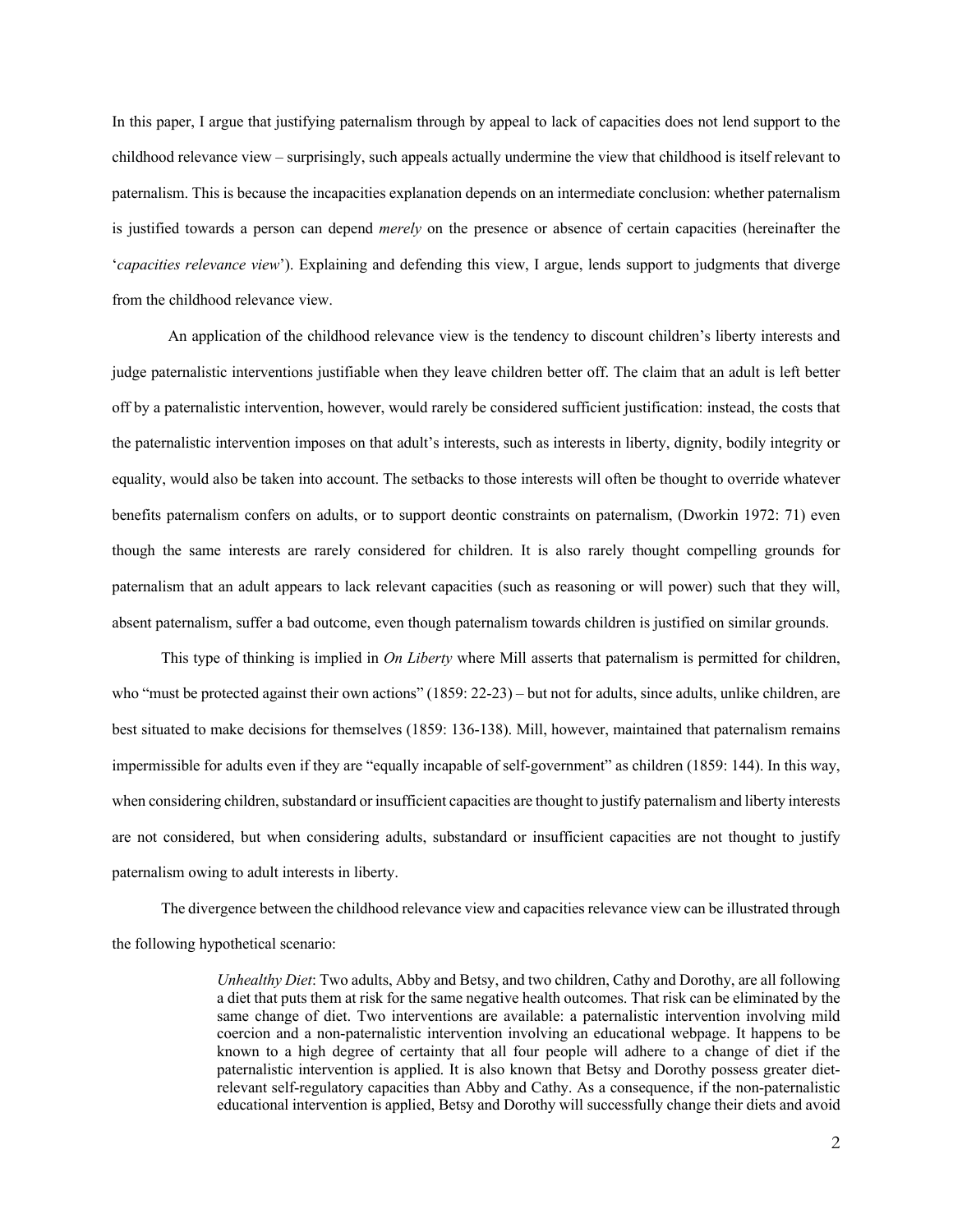the negative health outcomes, but the non-paternalistic intervention will have no impact on Abby and Cathy. Absent the paternalistic intervention, Abby and Cathy will remain at risk.

In the unhealthy diet scenario, the view that childhood independently affects the justifiability of paternalism might lead to the conclusion that it is morally permissible to apply the paternalistic intervention to one or both children, but not the two adults, assuming that other conditions for justifiable paternalism are met. Someone only concerned with how relevant capacities bear on the justifiability of paternalism, however, might think it wrong to paternalize towards Betsy and Dorothy, since a non-paternalistic intervention is sufficient to eliminate the risk they face, and might conclude that if it is justifiable to paternalize towards Cathy, it would likewise be justifiable to paternalize towards Abby. Such a case where we have more direct information about each person's relevant capacities than the rough proxy of whether they are a child or adult, many would likely resist adopting the capacities-based conclusion, even though the childhood relevance view is standardly explained in reference to children's incapacities.

The first part of this paper attempts to make sense of the capacities relevance view by considering how different types of capacities could be relevant to paternalism. In Part I.A, I argue that capacities more frequently possessed by adults can be morally relevant to paternalism because they can obviate or diminish the rationale for paternalism. This sort of moral relevance, however, is situation specific, not categorical. In Part I.B, I argue that judgments about the justifiability of paternalism based directly on capacities cannot provide a defense of the view that childhood is categorically relevant to paternalism. The second part of this paper considers defenses of several variants of the incapacities explanation. In Part II.A I consider consequentialist views that children make systematically bad choices in a broad set of domains due to their lack of capacities. In Part II.B, I respond to deontological defenses of the incapacities explanation that hold that children do not make morally meaningful choices at all, and therefore deontic constraints on paternalism applicable to adults do not apply to children. I argue that neither set of defenses can withstand scrutiny. In Part III, I consider grounds for adopting the childhood relevance view that do not initially seem to require a categorical version of the incapacities explanation, such as the idea that childhood is relevant in practice because it is a good proxy for capacities. I argue that, without a categorical incapacities explanation, these non-categorical variants will not support the childhood relevance view. In Part IV I argue that the apparent failure of the incapacities explanation points to broader implications about paternalism, some of which should be concerning for those with egalitarian commitments.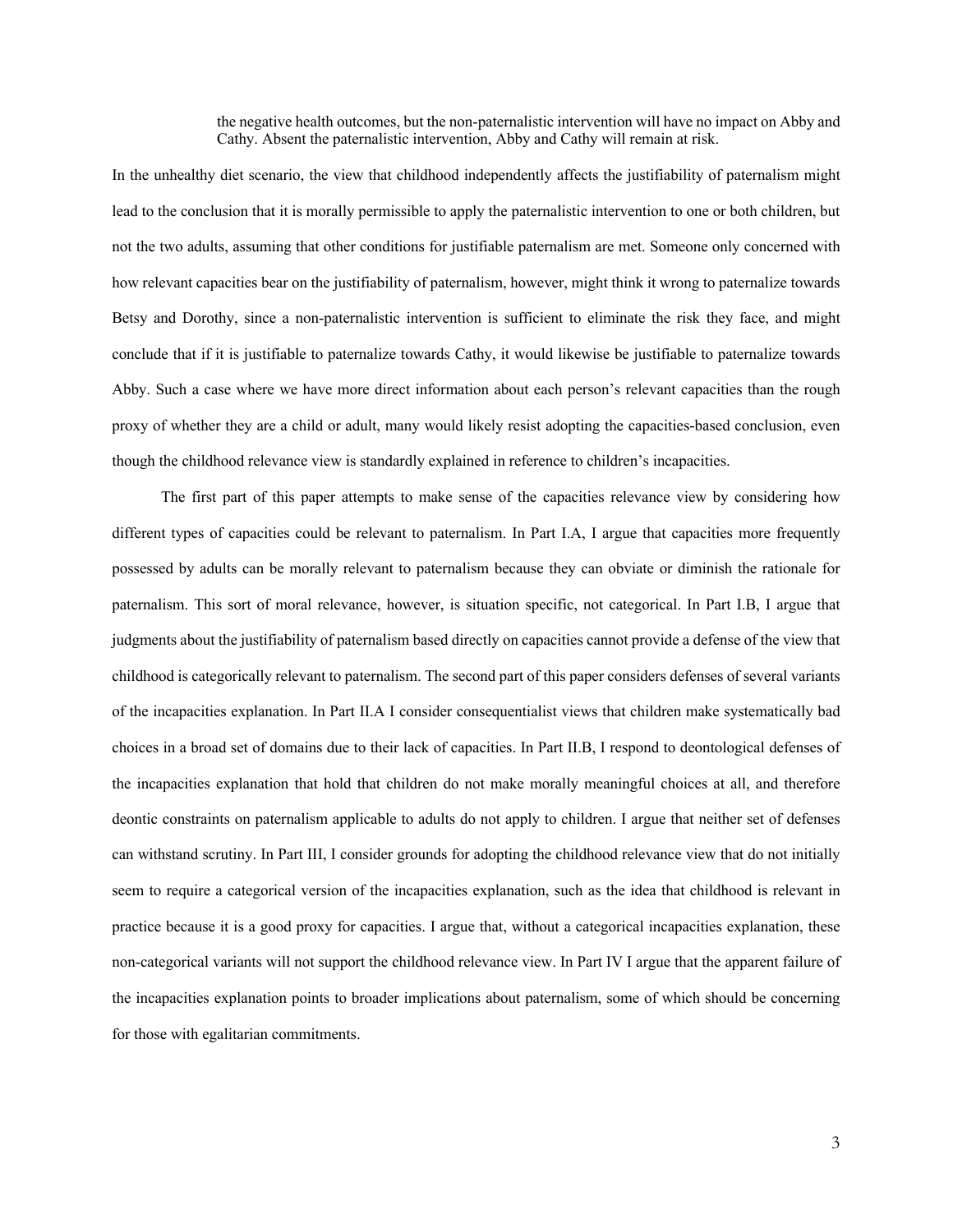## I. THE RELEVANCE OF CAPACITIES FOR PATERNALISM

Although it is widely agreed that paternalism is permissible towards children in instances where it would not be permissible towards adults,<sup>5</sup> and that this is explained by differences in capacities, exactly how adult capacities modify the permissibility of paternalism remains underexplained. In this section, I will argue that if paternalism is sometimes justified for consequentialist reasons, a subject's possession of capacities that could relevantly alter those consequences may reduce or eliminate the force of those reasons. Appealing to the lack of such relevant capacities as grounds for the permissibility of paternalism does not, however, support the childhood relevance view – instead it actually undercuts it. I will leave aside the possibility that certain capacities possessed by adults might provide deontic prohibitions on paternalism but will return to it later in this paper in Part II.B.

Before proceeding further, it is useful to clarify what I mean by "capacities." In legal and medical contexts, the terms "capacity" and "competency" are sometimes used interchangeably in potentially confusing ways (Moye 2013: 158). Generally the term "capacity" denotes *functional* abilities, such as performing certain tasks, exercising certain forms of reasoning, or making specific decisions, whereas "competence" denotesthe *legal*status presumptively possessed by adults to act for themselves independently. <sup>6</sup> Since this paper concerns the moral justifications for paternalism, and philosophers writing on the morality of paternalism and children tend to use the term "capacities" and not "competences,"<sup>7</sup> I will use the term "capacities" as defined above and reserve "competence" for the legal status.

### I.A *How Can Capacities Modify the Justifiability of Paternalism?*

To evaluate how certain capacities could defeat reasons motivating paternalism, it is useful to consider what minimum conditions must be met for any instance of paternalism to be plausibly justifiable. First, we likely must assume that people have interests that they do not subjectively appreciate. If a person's interests are limited to those they themselves identify, then a paternalistic agent would rarely be justified in believing that they act in a subject's

<sup>5.</sup> E.g., denying this position is described as absurd by Gutmann (1980: 338) and Husak (1981: 29).

<sup>6.</sup> (Moye 2013: 158-159) Some jurisdictions adopt reverse definitions of these terms, or use them interchangeably (Spiegle and Crona 2003: 65- 66). In common law jurisdictions, competency hearings relate capacities to competency by considering whether a person's set of capacities are such that they should be treated as legally competent for some purpose, such as whether an intellectually disabled adult can testify or be assigned a guardian (Tor 1993: 739-746), or whether a legal minor can make certain medical decisions independently (Griffith 2016: 244-45); e.g., if someone has "the capacity to observe, recollect, and communicate" then they are "competent" to testify in court in Illinois (Truttmann v. Truttmann 1927: 341). Feinberg elaborates on this distinction: "there is a sense of 'competent,' as we have seen, which is simply 'capable of performing a task' and another sense, the technical legal one, which is 'possessed of all the normal legal powers, liberties, and liabilities of citizenship'…even those [adults] who are declared legally incompetent and thus in need of guardians, unless their incapacities are near-total, will maintain *some* legal powers corresponding to what capacities they do have." (Feinberg 1986: 319).

<sup>7.</sup> Examples include (Feinberg 1986: 28-29, 326-27; Gutmann 1980: 338, 350, 354-55; Dworkin 1976: 76 Schapiro 1999: 722-25).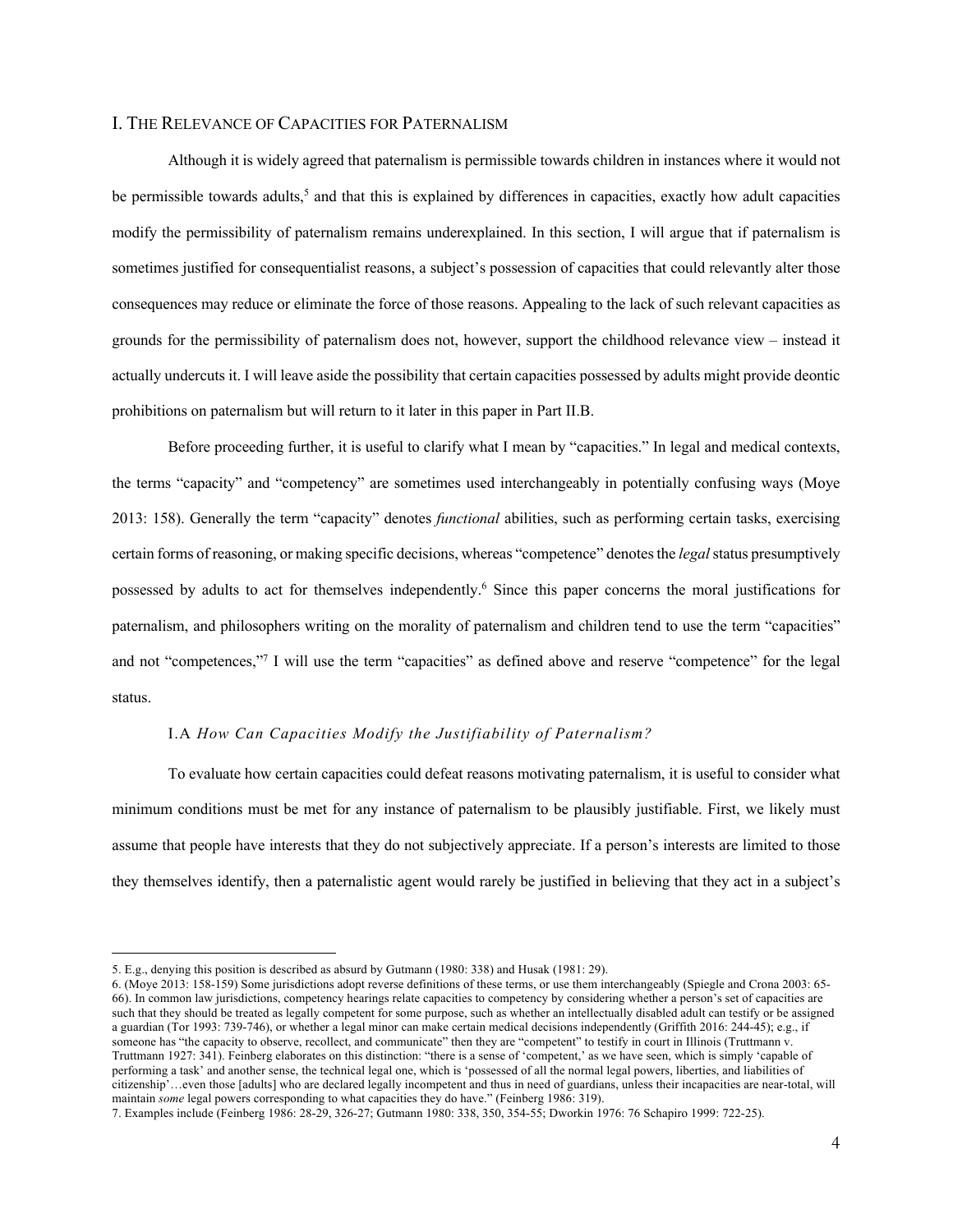interests over their objections.8 Second, because the entire moral impetus of paternalism is to benefit the subject being coerced, an intervention can only be justified on paternalist grounds if it truly benefits the subject.

These criteria imply that for paternalism to be justifiable, it must satisfy at a minimum what might be termed a '*paternalistic calculus*': the benefits to the subject of a paternalistic act must outweigh any detriments imposed on their interests.<sup>9</sup> If an action harms a subject more than it benefits them, then the action would not be to their net-benefit and would therefore not serve properly-so-called paternalist purposes. Actions towards a person that are to their netdetriment might be justified on other grounds, such as self-defense, but not as paternalism.

An appeal to this paternalistic calculus is implied in the often used example of a parent requiring their child to eat their vegetables before they can eat dessert as justifiable in part because the health benefits conferred by the paternalistic intervention are substantial while the setbacks to a child's liberty are trivial (Husak 2010: 108). It can also be inferred from the way most think about paternalism towards adults. Whether one thinks that paternalism is rarely or often justified, minor impositions that confer major benefits – such as laws threatening small fines for not wearing seat belts, when seat belts confer enormous safety benefits – will, all other things equal, always seem more justifiable than severe impositions that confer minor benefits – such as threatening imprisonment to compel someone to learn a skill that is superfluous to their ability to function in society.10 Force or threats are generally understood as pro tanto harms, at least for adults, so the coercion used to effectuate a paternalistic intervention can be understood as a *cost* to the subject's interests to be weighed against the *benefits* the intervention aims to confer.11

This balancing of costs and benefits points to a way that two types of capacities could modify the paternalistic calculus. Paternalism might be aimed at either coercing a subject into accepting a decision in their interests, or ensuring the decision is actually carried out, or both. If a subject has *decision-making capacities* that enable them to make the interest-advancing decision in question, or an equally beneficial decision, then any coercion used to induce them to adopt this decision is unnecessary. Likewise, if a subject has *executive capacities* that allow them to carry out a beneficial course of action, then any coercion employed for this purpose would also be unnecessary. To assert that

<sup>8.</sup> Gutmann notes that paternalistic interventions without consent imply the need to define "a class of objective interests independent of our subjects' own assessment of their interests," making it difficult for liberals to defend paternalism for adults. (1980: 339). 9. Schapiro makes a similar observation (2003: 581).

<sup>10.</sup> Examples chosen because seatbelt laws are widespread for both adults and minors, but compulsory education laws are widespread only for minors.

<sup>11.</sup> Dworkin reconstructs Mill's case against paternalism as including the view that "we either cannot advance the interests of the individual by compulsion, or the attempt to do so involves evil which outweigh the good done." (1972: 71).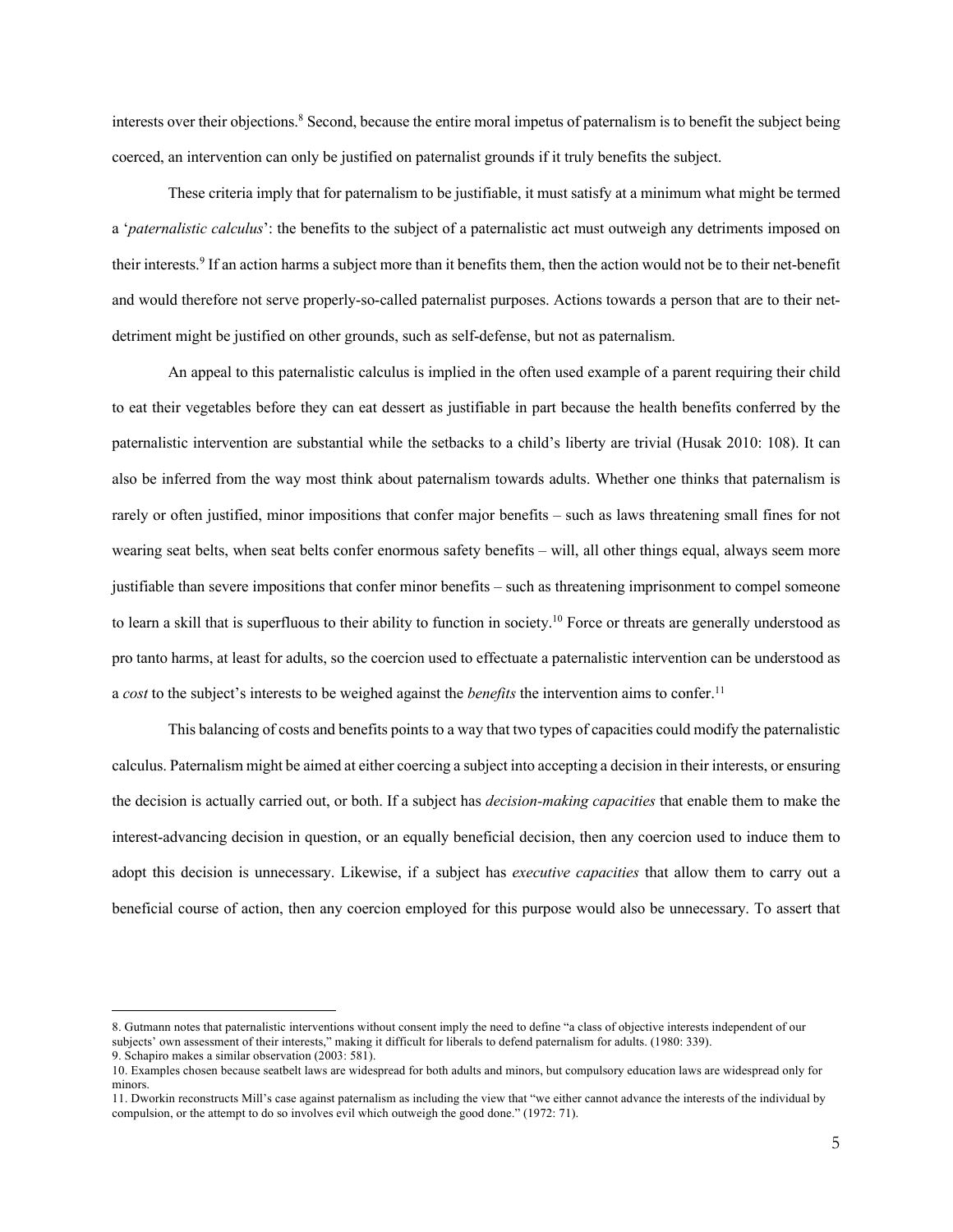children are unable to choose rationally is to allege that they lack decision-making capacities; to assert that children cannot take care of themselves is to allege that they lack executive capacities.

To illustrate by way of a hypothetical, imagine a town governed by a paternalistic official who has compelling evidence that three townspeople (A, B, and C) will develop type-II diabetes if they continue their sugar-rich diets. The official has the authority to issue injunctions mandating that a townsperson agree to change their diets, and the authority to add townspeople to a merchants' database of people prohibited from buying sugar-rich foods.

Townsperson A erroneously believes that diet and type-II diabetes are unrelated, despite the official's evidence-based efforts to persuade them otherwise. Their decision-making capacity is somehow impaired in this instance. The official might conclude that while using the injunction and database will humiliate Townsperson A, doing so would sufficiently advance A's health interests that A would benefit overall.

Townsperson B, unlike A, has the decision-making capacity to review the official's evidence, weigh the enjoyment of sugar-rich foods against the probable detriment to their health interests, and agree to change their diet without coercion. Townsperson B, however, lacks the executive capacity to carry out their decision. B would never eat sugar-rich foods if B had perfect impulse control, but given B's akrasia, B will continue to eat sugar-rich foods against their better judgment. For Townsperson B, the official has no paternalistic reason to issue an injunction since this would cause humiliation without providing any benefits, but they would still have a paternalist reason to add B to the no-sugary-foods database. Given B's judgment, B might agree to be added to the database, in which case the database intervention would be consensual not paternalistic, but they may not. Judging a decision to be correct does not necessarily imply either the ability to carry it out or agreeing to steps needed to do so.

Townsperson C, unlike A and B, possesses both the decision-making capacity to choose to change their diet given evidence or expert advice, and the executive capacity to restrain themselves from buying sugar-rich foods. C would find both the injunction and the database humiliating, and neither intervention would provide C any benefit, since C would decide to abstain from sugar-rich foods and carry out that decision on their own. As a consequence, C's capacities alter the official's paternalistic calculus: both interventions represent setbacks to C's interests in avoiding humiliation without advancing C's interests in maintaining their health, and therefore cannot be to C's netbenefit. C's capacities defeat the official's reasons for considering paternalism.

If a person possesses decision-making capacities and executive capacities that enable them to achieve the benefit or avoid the harm motivating a paternalistic intervention, those capacities render that intervention unjustifiable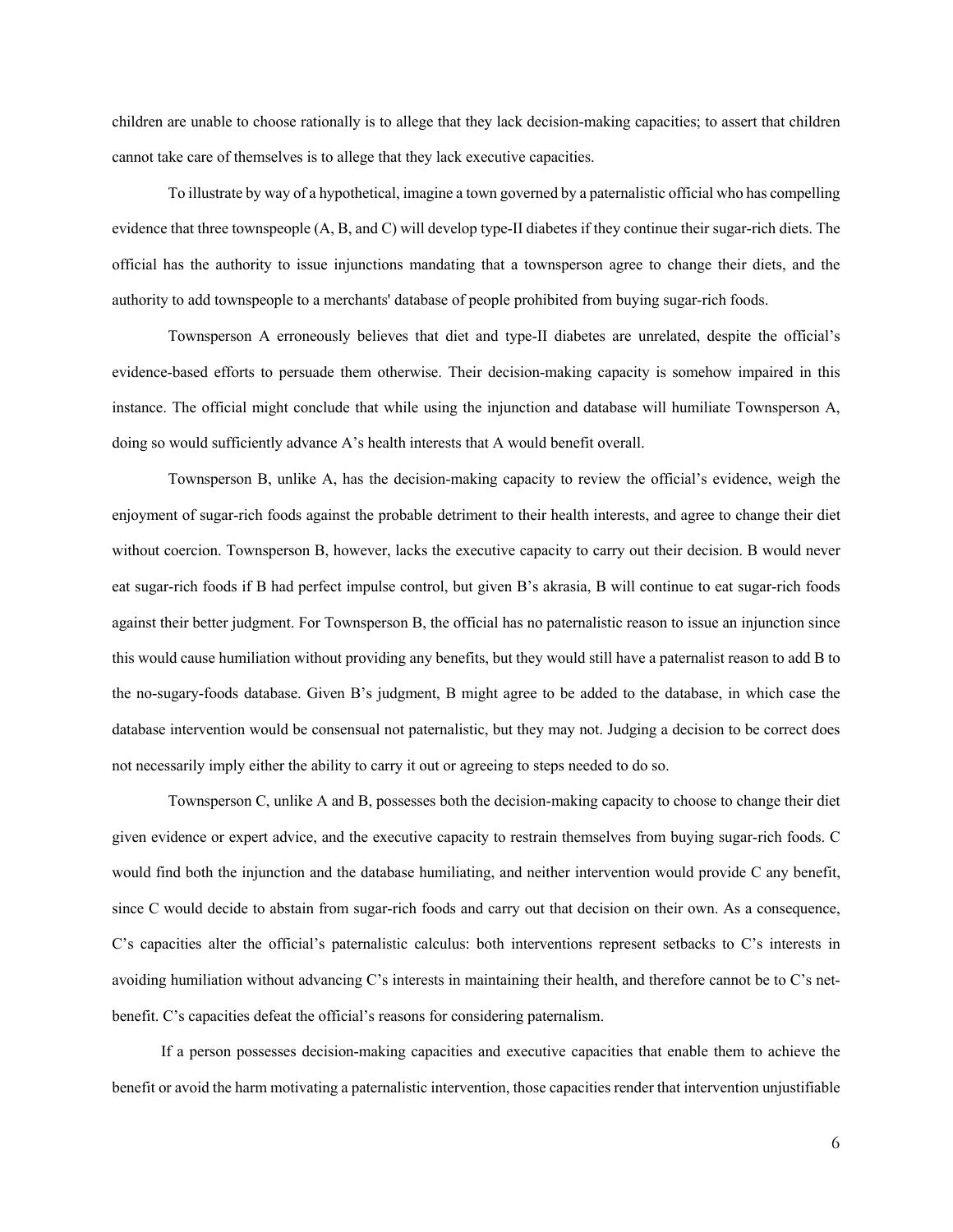even within a paternalist framework. Most adults have a larger set of decision-making and executive capacities than most children. As a result, there will be many more situations where paternalism cannot be justified in light of capacities possessed by typical adults than in light of capacities possessed by typical children.

## I.B *The Ways Capacities Modify the Justifiability of Paternalism do not Support the Childhood Relevance View*

This explanation for how capacities can negate the reasons for paternalism explains why it makes sense for adults to be subject to paternalism in fewer cases than children. It does not, however, explain why an adult, but not a child, should be immune to paternalism when both lack the same relevant capacities. If decision-making and executive capacities are morally relevant to the justifiability of paternalism by enabling a subject to obtain the beneficial outcome sought by a paternalistic intervention, then they are relevant to particular situations, problems, benefits and harms, rather than properties of a person applicable to paternalism generally. Adults are in positions analogous to Townsperson C more often than children, and children are in positions analogous to Townsperson A or B more often than adults – but in cases where a particular adult and a particular child both lack the decision-making capacity to choose in their interests and/or the executive capacity to implement an interest-advancing choice, how could differences in their capacities permit paternalism towards the child but not the adult?

The question of whether it is permissible to paternalize towards adults tends to arise precisely in those cases where adults appear to lack the relevant decision-making or executive capacities to promote their own interests. The right to refuse medical treatment, for example, is paradigmatically the right to reject decisions that third-party medical experts believe to be essential to protect a person's health interests. This implies that the right to refuse treatment is not based on the belief that adults choose best for themselves, but that adult's health interests do not provide sufficient reasons to subject them to force or coercion.12

Consider the following case:

*Infected Foot*: Two patients, one 12-years-old, the other 42-years-old, both arrive at a hospital with identical foot infections. An examining physician determines that, if treated with antibiotics only, both patients have a 50% chance of survival, but if each patient's infected foot is amputated, they will each have a 99% chance of survival. The physician recommends to both the 12-year-old and 42-year-old that they should have their infected foot amputated. Both patients make statements to the effect of "I recognize the risk to my life of using antibiotics only, but I'd prefer to take my chances rather than lose my foot." Upon being questioned, both the 12-year-old and 42-year-old demonstrate basic numeracy, understanding of the materiality of death, the relative normalcy of living with a prosthetic foot, and neither have unusual athletic or professional motivations. The physician says to the 42-year-old "that is a poor choice, I urge you to reconsider, but it is

<sup>12.</sup> In the United States, a legally competent adult generally has the constitutional right to refuse medical treatment even if doing so results in their death (Cruzan v. Director 1990. Mo. Dept. of Health: 270-274).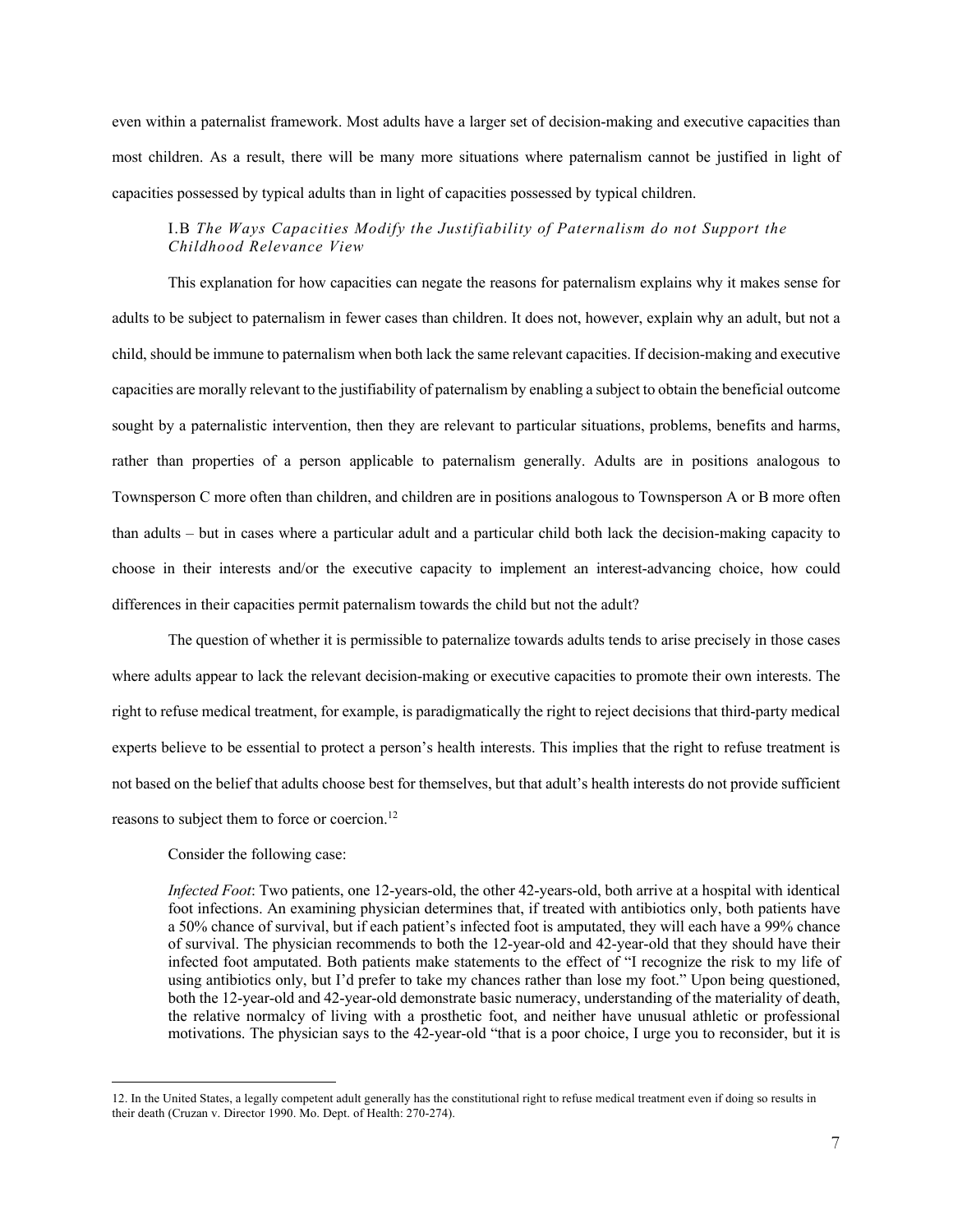morally yours to make as an adult" and says to the 12-year-old "that is a poor choice, but since you're a child, I am not morally bound to respect it."

If the 12-year-old asks what non-arbitrary grounds the physician has for thinking the 42-year-old's decision demands respect but their own decision does not, and the physician offers the standard account that children "cannot rationally advance their interests" (Rawls 1999: 218) but the 42-year-old has "attained the capacity of being guided to their own improvement" (Mill 1859: 23), this will not be persuasive. The physician cannot claim the 42-year-old exercised capacities to choose according to their net-interests since both patients made the same 'poor' choice against the physician's assessment of their interests. This poses a dilemma for the incapacities explanation for the childhood relevance view. The 42-year-old might have capacities enabling them to decide and act according to their interests in many situations where the 12-year-old cannot, but if those capacities do not enable a better decision or reasoning in this case, then why are they relevant? The 12-year-old likely has decision-making and executive capacities that enable them to promote their interests without paternalism in other cases too (e.g., keeping out of traffic without being restrained), including cases some adults struggle with (e.g., refraining from cigarettes). Adults are not alone in possessing some capacities to advance their interests.

## II. TWO DEFENSES OF THE INCAPACITIES EXPLANATION

In the previous section, I argued that, while the incapacities explanation is an initially appealing justification for the view that childhood is distinctly relevant to paternalism, it is only clearly successful at explaining why adults might have capacities-based defenses to paternalism in more situations than children. It does not provide a clear explanation for why paternalism towards children should be subject to less stringent justificatory standards than paternalism towards adults.

In this section, I will evaluate two ways the incapacities explanation might be elaborated and defended. First, it could be argued that children lack capacities that aid most or all decisions. Given facts about human development, childhood is categorically relevant because certain pervasive incapacities would lead to intolerable consequences for children absent paternalism. Second, it might be objected that I have erroneously conflated the moral significance of paternalistically overriding bad choices adults make with that of making choices for children who cannot choose at all. Paternalism towards someone who makes suboptimal choices disrespects their autonomy and represents a setback to their interest in choosing for themselves, but paternalism does not jeopardize equivalent interests when directed towards someone who does not make truly voluntary choices. Both the first set of broadly consequentialist arguments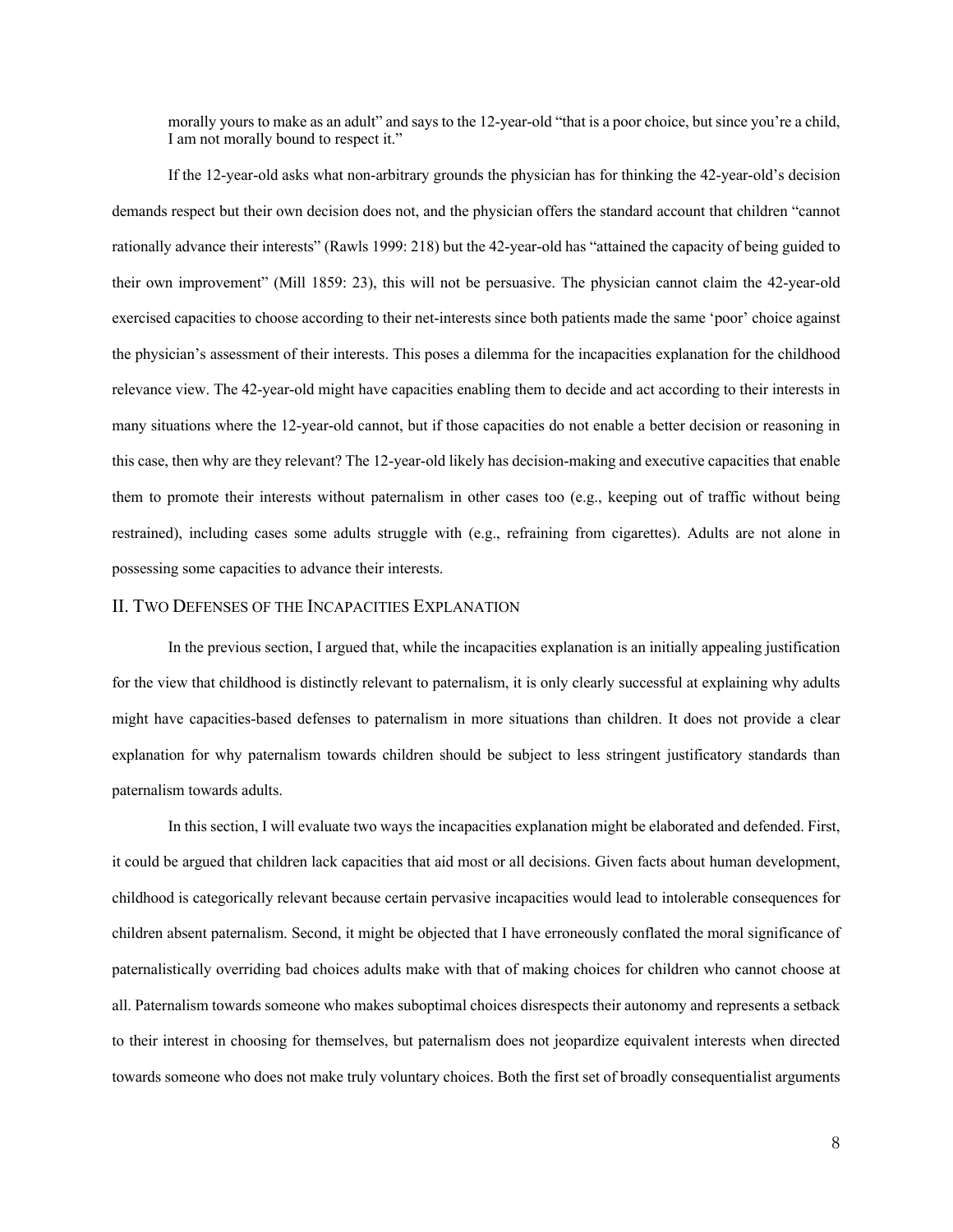and the second set of deontological arguments are initially plausible when characterizing children in isolation, but fail when the same standards are applied to adults.

## II.A. "*Poor choices" arguments: childhood is relevant because children pervasively lack capacities needed to choose well*

Defenders of the incapacities explanation frequently advance some variant of the claim that children "lack some of the emotional and cognitive capacities required in order to make fully rational decisions," exposing them to dangers that justify paternalism (Dworkin 1972: 76). The claim is generally not that children have no capacity to reason but that they reason poorly and suffer an "incapacity to make choices which protect and advance their own interests," or "fail to arrive at good conclusions" (Schapiro 2003: 580).

Failing to reason well, of course, does not categorically distinguish children from adults. Even those who cite children's deficiencies in rationality as justifying paternalism recognize significant overlap in the rational capacities of adults and children – at least adolescents – (Gutmann 1980: 354). Likewise, legally competent adults possess relevant capacities to differing degrees (Feinberg 1986: 30). More distinctive deficiencies in capacities characteristic of children must be identified to make this position plausible. Several candidates are often proposed: children cannot appreciate their future interests (Mill 1849: 148; Dworkin 1972: 76; Feinberg 1986: 325); lack impulse control (Dworkin 1972: 76; Goodin 1993: 233); and lack settled aims and preferences (Gutmann 1980: 340). We can divide these claims into 'strong' and 'weak' versions, where 'strong' versions assert that children lack these capacities altogether and 'weak' versions assert only that children's capacities in these areas are distinctly limited.

Children's inability to imagine themselves in the future and appreciate their future interests is among the most frequently cited incapacity. It is also intuitively plausible given children's relative lack of experience over time. There are empirical grounds for thinking that the 'strong' claim is true of only very young children. Children as young as three "have the capacity for future hypothetical reference" (Atance and Meltzoff 2005: 342-43). Atance and Meltzoff presented subjects aged three, four and five with hypothetical future scenarios they might find themselves in, and asked their subjects to choose what items they would need to safeguard their future physiological needs. 74% of the three-year-olds, 91% of the four-year-olds, and 97% of the five-year-olds chose correctly. When asked to verbally explain their reasoning, nearly all of the four and five-year-olds explained their thinking in terms of anticipated future states (2005: 349-50). This suggests the 'strong' claim about future-oriented reasoning applies only to the youngest children, whereas the childhood relevance view extends to much older children.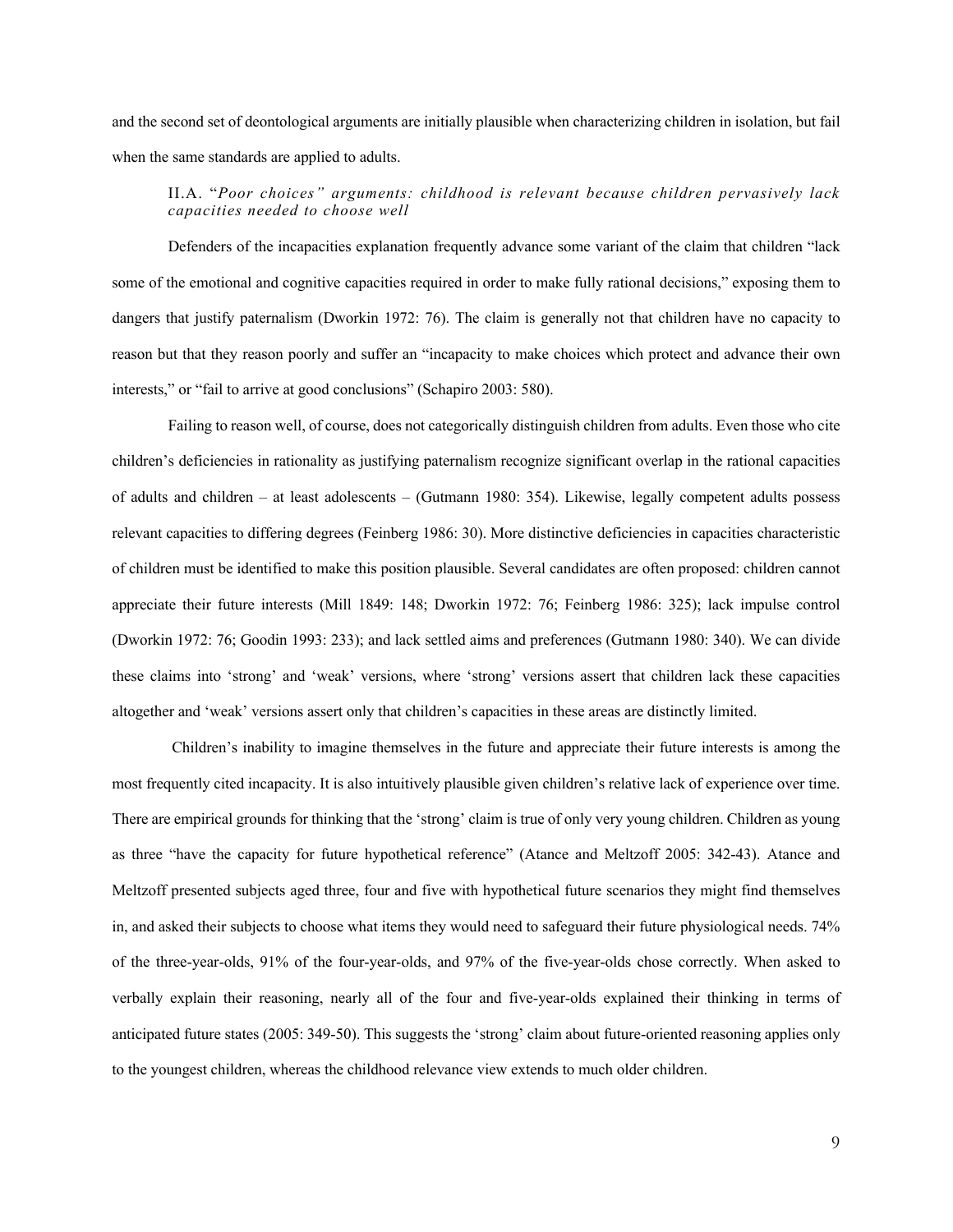The 'weak' claim, that children can imagine and plan for their futures, but cannot do this very well, is not very helpful for the childhood relevance view – since this does not provide a categorical distinction between child and adult capacities. Adults' perceived failures to plan for their future needs effectively are well known and present some of the few cases where paternalism towards adults is often considered.13 L.A. Paul and others have also argued that our ability to make many major decisions life decisions rationally is often complicated by the fact that they may be both personally and epistemically transformative. For example, it is impossible to know what it is like to be a parent before becoming one, and doing so often changes a person's subjective values in ways they could not anticipate when making the choice.<sup>14</sup>

Likewise, children might have especially poor impulse control and capacities for delaying gratification, but child and adult capacities in these areas differ only in statistical norms, not categorically. Even very young children can delay gratification to varying degrees,<sup>15</sup> whereas adults continue to struggle with temptation and impulse control, often failing to act on their second-order desires to protect their future interests (Frankfurt 1971: 133). The 'weak' claim regarding children's impulse control, as with future-oriented reasoning therefore also fails to provide the categorical distinction needed to support the childhood relevance view.

It is debatable to what extent children's aims and preferences are less settled than adults' or that less settled judgment demand less respect (Goodin 1993: 238). A Pew Research Forum on Religion and Public Life survey found that roughly 50% of Americans changed their religion, many multiple times, and that while the frequency of religious conversion drops off dramatically as people age, more people change their religion as adults than as minors (2009: 3, 46). Adults' political preferences also seem to change with new information, arguably a 'learning effect' giving more reason to respect those views (Goodin 1993: 241). Possessing views that are comparatively fixed might be a reason for challenging those views rather than leaving them alone, if this is interpreted as suggestive of less willingness, ability or opportunity to revise them in light of new information.

It might be tempting to concede that, although differences between the relevant capacities of adults and children are matters of statistical norms rather than categorical differences, this is sufficient to warrant presumptively

<sup>13</sup> For discussion of adult hyperbolic discounting and paternalism see, e.g., (Alstott 2005: 190-91). Mill even departs from his typical deference to adult's self-interested judgments when "an individual attempts to judge irrevocably now, what will be best for his interest at some future and distant time." (Mill 1849: 530).

<sup>14</sup> "[It is] not the decision to have a child can never be made rationally [but] it is impossible to make an informed, rational decision by imagining outcomes based on what it would be like to have your child, assigning subjective values to these outcomes, and then modeling your preferences on this basis" (Paul 2014: 83).

<sup>15.</sup> Famously studied in the Stanford marshmallow experiment (Mischel et al. 1972).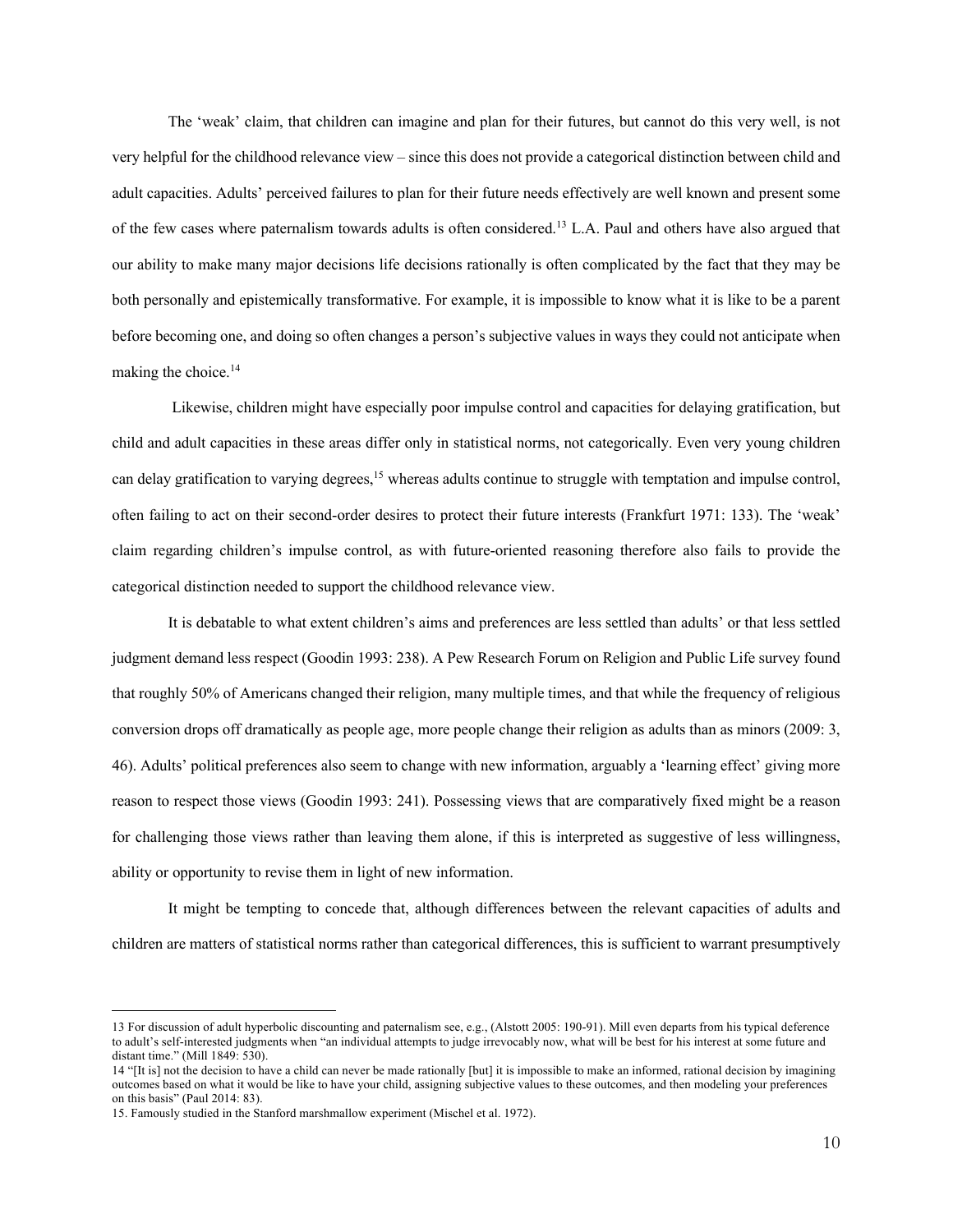permitting paternalism towards children but not adults. This position would have problematic implications. If a group of people who have capacities superior to average adults in a certain domain can be identified, would they not be similarly justified in paternalizing towards typical adults? Responding that there is a threshold above which no distinctions among average capacities are morally relevant and that threshold corresponds to average capacities at the age of majority requires an argument for why that threshold is the morally relevant one. Answering the complaint raised in the *infected foot* scenario requires more than identifying capacities adults typically possess in greater degrees than children; it requires explaining why the capacities and thresholds identified are apt and non-arbitrary.

If we reflect on what capacities might be relevant to broad sets of cases of possible paternalism without anchoring our consideration in favor of those that might support the childhood relevance view – we might arrive at a different list. One obvious capacity is consciousness: someone unable to gain consciousness cannot form or communicate decisions or take deliberate actions. Another is language: someone who cannot communicate with linguistic specificity might be able to make choices, but any choices they make will be partially or totally opaque to others, and they will have profound limits on their ability to demonstrate to others what they understand.

When someone arrives at a hospital unconscious and without any instructions, decisions to treat them are neither against their will nor in accordance with their will, because their will is unknown. This necessitates choosing on other grounds. Pre-linguistic infants present analogous necessities. Infants' abilities to communicate are so limited that even a caretaker opposed to using paternalism needs to make many decisions without regard to whether they are consistent with their baby's wishes or not. This is not due to a felt moral imperative that might prompt caregivers to sometimes disregard older children's express wishes, but due to practical inabilities to ascertain what infants believe and want. We do not need to appeal to infants' status as "children" to explain why we can justifiably act towards them without their consent in instances where an adult's permission would be required. The inability to communicate with specificity makes caring for infants more closely analogous to caring for comatose patients or kittens than caring for older children who can explain what they understand and what they'll agree to. The conventional grouping of infants and 12-year-olds together as "children," and 19-year-olds and 42-year-olds alike as "adults" might nudge our intuitions in ways that would not otherwise make sense.

## II.B. *"No Choices" Arguments: Childhood is Relevant Because Children Lack Capacities Necessary for Morally Meaningful Choices*

If the incapacities explanation is not well defended by appealing to distinctly worse consequences of failing to paternalize towards children, might there instead be distinctively adult characteristics that place deontic limits on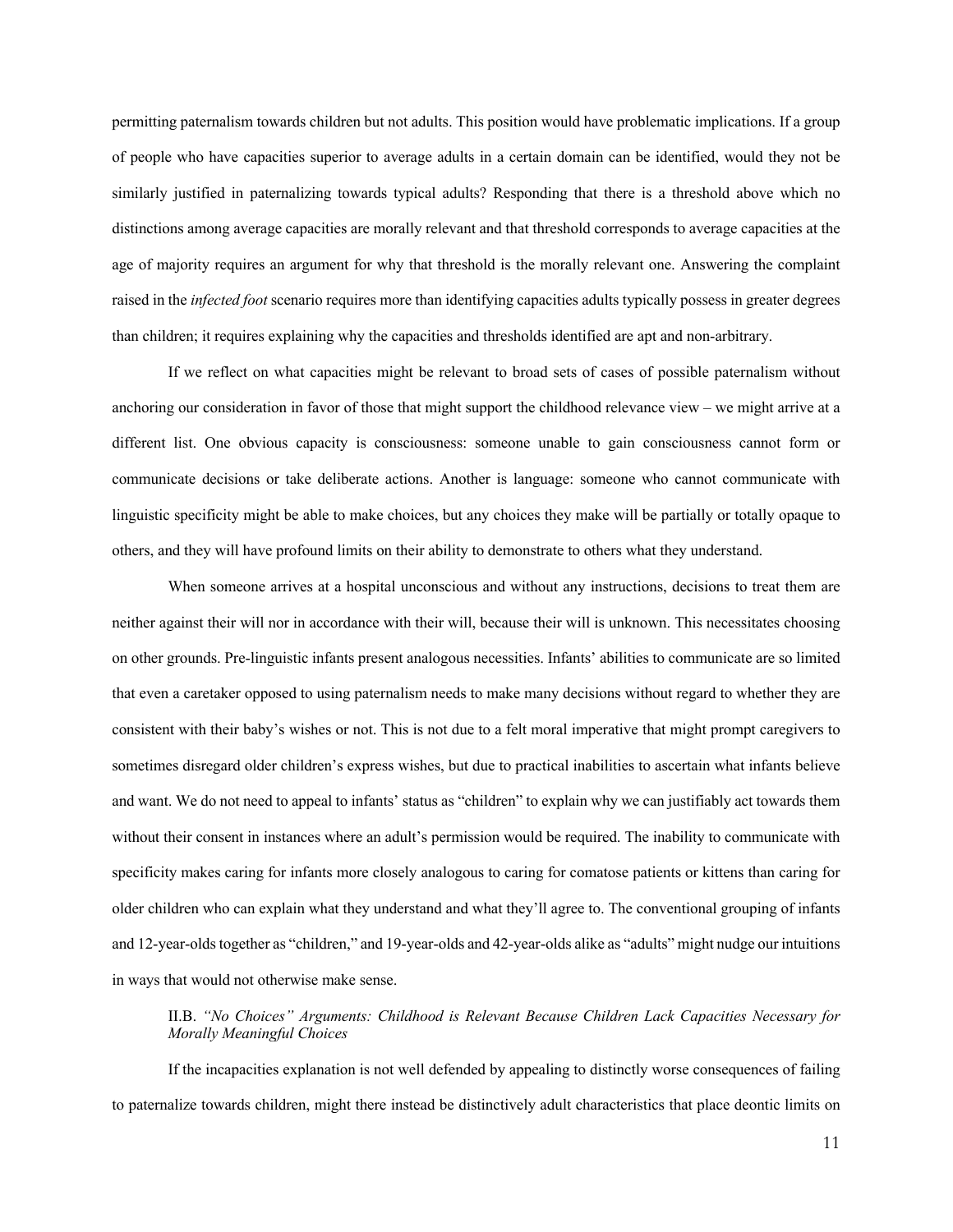paternalism? One possibility is that adults have liberty interests in choosing for themselves that children lack. Mill writes that while "no one but [a non-delirious adult] himself can judge the sufficiency of the motive which may prompt him to [knowingly] incur [a dangerous] risk" (1859: 173) the state is justified in intervening to prevent accidents. For example, if someone is "attempting to cross a bridge which had been ascertained to be unsafe, and there were no time to warn him of his danger, they might seize him and turn him back, without any real infringement of his liberty; for liberty consists in doing what one desires, and he does not desire to fall into the river" (Mill 1859: 172-73).

People might ordinarily have powerful liberty interests in making deliberate choices for themselves in accordance with their will, but people also sometimes act in ways that do not carry the same moral significance and cannot be regarded as extensions of their liberty interests. Mill's bridge case is one such instance: the man approaching the bridge thinks he is about to cross it and is instead about to plunge into a river. This fact about the bridge is material to the man's decision: if he knew about the condition of the bridge, he would not step onto it. Seizing the man to prevent him from falling is, then, not a morally meaningful setback to his liberty in the way it would have been (according to Mill) if the man was aware of the risk and wished to take his chances. Someone who sleepwalks towards a cliff edge can be seized without infringing on their liberty because they do not have the basic awareness needed for their walking to count as a morally meaningful choice. If children's actions could be shown to be the moral equivalent of those of a sleepwalker, then duties to respect liberty that might count as reasons against paternalism towards adults would not apply to children.

Along these lines, Tamar Schapiro argues that paternalism towards children is justified not because children are less proficient in making good choices, but because "children are incapable of making their own choices, whether good or bad" (2003: 575, 581). Paternalism is then permitted towards children because they are not truly "authors" of their actions and so "by interfering with a child's action, we do not thereby violate *her*" (2003: 586). The "paternalistic attitude" that adults feel towards children is prompted by children's undeveloped condition in contrast to that of a "developed human" with a "capacity for reflection" placing them "in a position to give themselves reasons of their own" (1999: 716, 722, 729). "[A]dult[s] *qua* adults [are] already governed by a constitution – a unified, regulative perspective which counts as the expression of [their] will" enabling them to speak in their own voices whereas for a child "there is no voice which counts as hers." (1999: 729).

Schapiro elaborates that "[o]n Kant's view, nonhuman animals are governed by nature's law, a law that is embodied in the animal's instincts" whereas humans are distinct in "our capacity to question nature's authority" such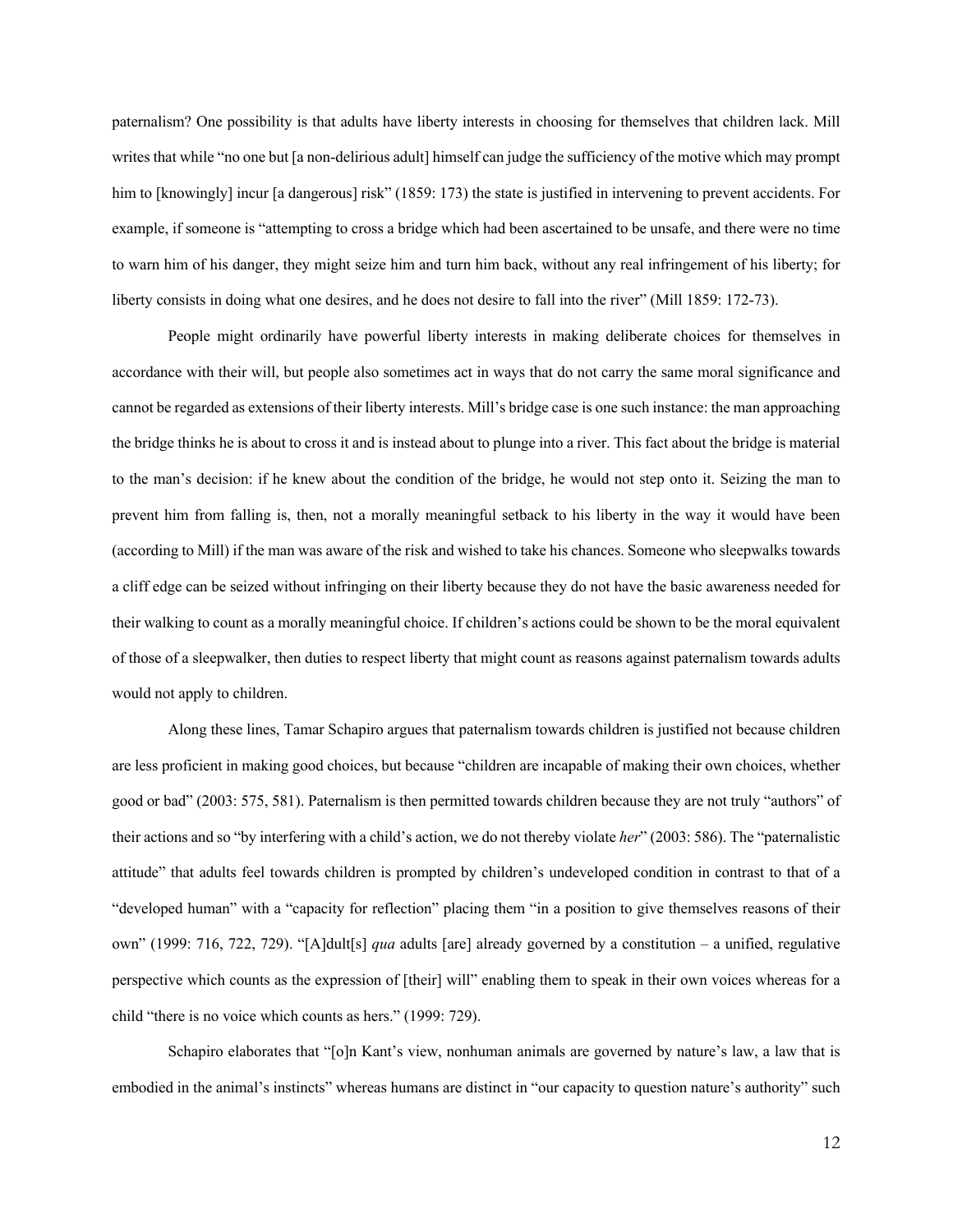that we "substitute a law of our own making" for "nature's law." This is a task which "finds completion in 'personality,' our capacity to act on a law which in no way derives its authority from instinct" (2003: 587-88). For Schapiro, the "concept of an adult" is simply that of a "full person" "who has completed the task of liberation from nature" such that adults are in "a condition of autonomy" where their actions are attributable to themselves in the "authorial" sense, rather than their instinct. In contrast, "a child is one who has yet to complete the same task," leaving children as "not full persons" in conditions of "as-yet-incomplete liberation from nature's rule" (2003: 575, 588-89). Adult paternalism towards children is then justifiable for Schapiro because children without paternalism are still subject to an alien rule by their instinctual "animal nature" (2003: 590-92).

Schapiro is careful to specify that what she defines are status concepts of "adults" and "children" and not biological kinds – but it is far from clear whether these statuses are accurately attributed to the people ordinarily called "adults" and "children" – a distinction commonly drawn according to age alone. It is also unclear if Schapiro's concepts map even roughly onto the sets of people we refer to as "adults" and "children" in ordinary speech. Schapiro begins with the observation that adults feel distinctly entitled to paternalize towards children, recognizes that this requires justification, and proceeds to describe what children would need to be in relation to adults for this to make sense in Kantian ethics (1999: 715-18, 720, 726-32). If children and adults in the world really did match Schapiro's status concepts, this would be a powerful argument for the greater permissibility of paternalism towards children. If, however, Schapiro's models are tailor-made to justify paternalistic attitudes towards children,<sup>16</sup> they may be only idealized images of children and adults that neither live up to in reality.

This possibility is suggested when Schapiro acknowledges that, strictly speaking, no one "is able to achieve autonomy on Kant's view" and notes that "the applicability of the moral law depends upon our mapping these ideal concepts onto ourselves and one another…despite the fact that perfect realizations of autonomy are nowhere to be found," leading her to consider whether Kant understood the distinction between adults and children as degrees of imperfect autonomy (1999: 723). Schapiro rejects this possibility: "if children are simply adults in a less cultivated form" this would "run counter to the intuition that adults have a special obligation to raise children, whether the children like it or not" (1999: 724).

The central problem with Schapiro's "attributability" argument, and similar arguments, is that they rest on the claim that some actions (typically those of adults) morally belong to the agents performing them, whereas other

<sup>16.</sup> In correspondence, Tamar Schapiro clarified that this was intended.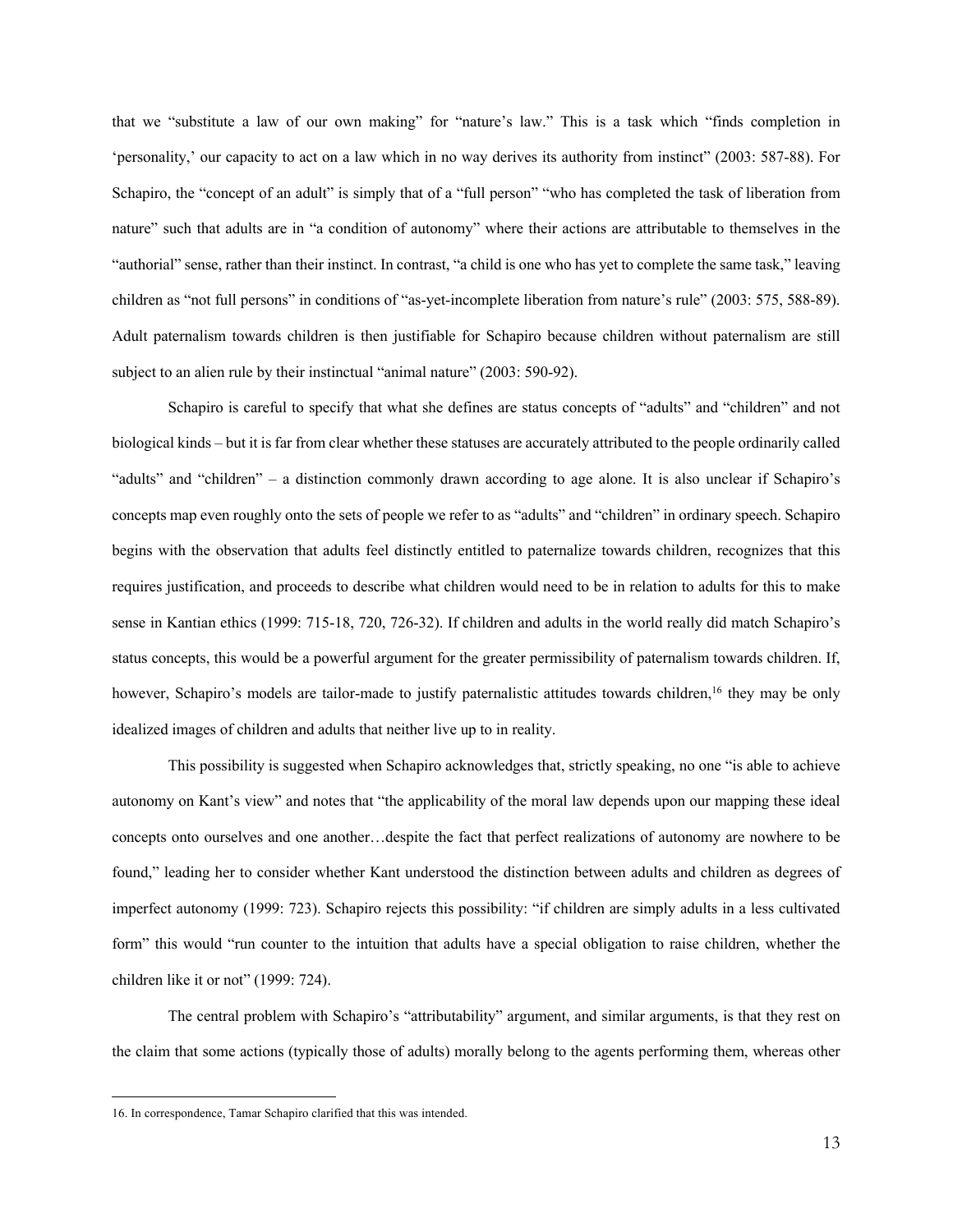actions (those of children) do not count as morally meaningful expressions of their will – but fail to provide viable standards delineating those actions that morally count this way from those that do not in a manner that maps onto adult/child distinctions. The standards are either too high, excluding most or all children, but on reflection also excluding most or all adults, or too low, including most adults, but also including all but the youngest children, or too vague.

Making decisions *consistently* according to Kantian ideals of autonomy is not a standard any adults will be able to meet. Widely cited research in moral psychology suggests few people ever reason this way. Lawrence Kohlberg developed an account of six stages of moral development, beginning with two preconventional levels, interpreting morality according to hedonic and prudential standards, through two conventional levels, concerning pleasing others and respecting social rules and culminating with two postconventional or "autonomous," "principled" levels, the lower of which Kohlberg termed "the social-contract legalistic orientation" and the higher "the universal-ethical-principle orientation" (1973: 631-32). During a 20-year longitudinal study of moral judgment development, Colby and Kohlberg decided to drop their Kantian-influenced universalist sixth stage of development because none of their subjects, including "upper middle class" college-educated 36-year-olds adopted "stage 6" judgments (1983: 5). By age 36, only 62% of Colby and Kohlberg's subjects adopted a "stage 4" 'law and order' orientation towards conventional fixed rules and fewer than 10% ever adopted "stage 5" postconventional rights and standards-based judgments (1983: 46). If *truly voluntary* action requires reflectively adopting one's own principles of self-governance, this is a standard only a small portion of adults meet. On the other hand, if morally meaningful action only requires giving rationales for moral judgments – the youngest children in Colby and Kohlberg's studies did that.

If "we conceive of children as only partially free from the governance of instinct" (Schapiro 2003: 590) and define adults asthose completely freed of instinctive governance, then all humans would seem to be defined as children not adults. As Kahneman famously described, instinctive, automatic, unreflective judgment and decision is a pervasive and normal feature of adult psychology (2012). Major life decisions are often made without articulable reasons but on the grounds that they just feel right. While a "no instinct" standard will exclude all adults, a view that behavior counts as volitional in morally meaningful ways just as long as the actor exhibits any "ordering of impulses" (Schapiro 1999: 730) would seem to include all but the youngest children.

Other standards fail to distinguish adults from children neatly because their application to real cases is underdefined. Rawls, for example, writes that "while individuals presumably have varying capacities for a sense of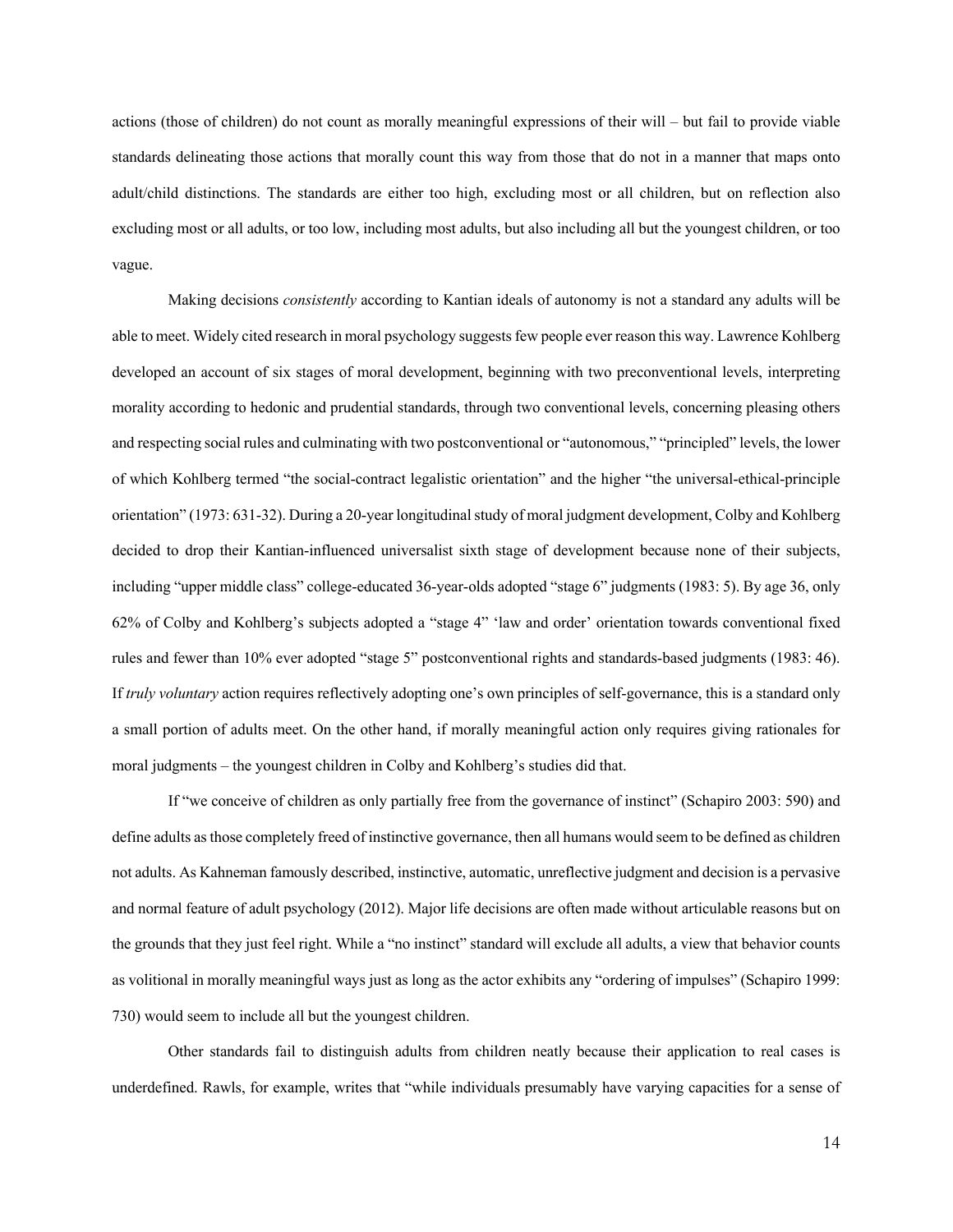justice, this is not a reason for depriving those with a lesser capacity of the full protection of justice. Once a certain minimum is met, a person is entitled to equal liberty on par with everyone else" (1999: 411-12). Rawls seems to regard some low-threshold sense of justice as morally necessary for liberty without providing enough details to determine who meets the standard and why.

If we consider what capacities might really make the difference between choosing badly and not making morally meaningful choices at all, without concern for whether these separate children from adults, the capacity for consciousness and language would be obvious candidates. Factual misunderstandings and mistakes are another, as in Mill's bridge case. Hallucination and psychotic delusions might also cause such total misunderstandings that a person acts in ways that do not reflect what they intend. The ways children tend to lack understanding are less comparable to these cases and more similar to making factual mistakes in the way ordinary adults do.

# III. DEFENDING THE INCAPACITIES EXPLANATION WITHOUT RELYING ON CATEGORICAL DIFFERENCES BETWEEN CHILD AND ADULT CAPACITIES

If the incapacities explanation will not provide a satisfactory justification for the childhood relevance view categorically, it might nonetheless be argued that age-based classifications are a useful and necessary proxy for capacities, and rule-making and administration requires establishing broad classifications (Feinberg 1986: 326). Such a response might acknowledge that although there is no generally relevant division of capacities between children and adults, since we must make policy decisions regarding people as classes, it is reasonable to make them informed by the reality that adults will tend to be relevantly capable in far more domains than children. In a non-ideal context of limited information, we might best approximate minimum necessary levels of paternalism by paternalizing towards children in many cases where we would not paternalize towards adults.<sup>17</sup> An inquiry into each person's exact capacities is administratively impossible in practice, so even if individuated evaluation and treatment is ideal, there is no injustice in categorically treating adults as presumptively competent and children as presumptively incompetent for many questions of paternalism.

While real-world individuals, governments, courts and institutions lack perfect knowledge, they can and do often develop significantly more individuated knowledge about specific people. There are also proxies for capacities that are more accurate proxies than age. When considering how to treat patients refusing medical treatment, or people

<sup>17.</sup> This notion of minimal necessary levels of paternalism could be understood as seeking what Bruce Ackerman calls a "least restrictive alternative" – a principle that special restrictions imposed on people ought to be limited to the least restrictive measures compatible with preventing violence or enabling their development into citizens of a liberal state. (Ackerman 1981: 85-86, 100, 152).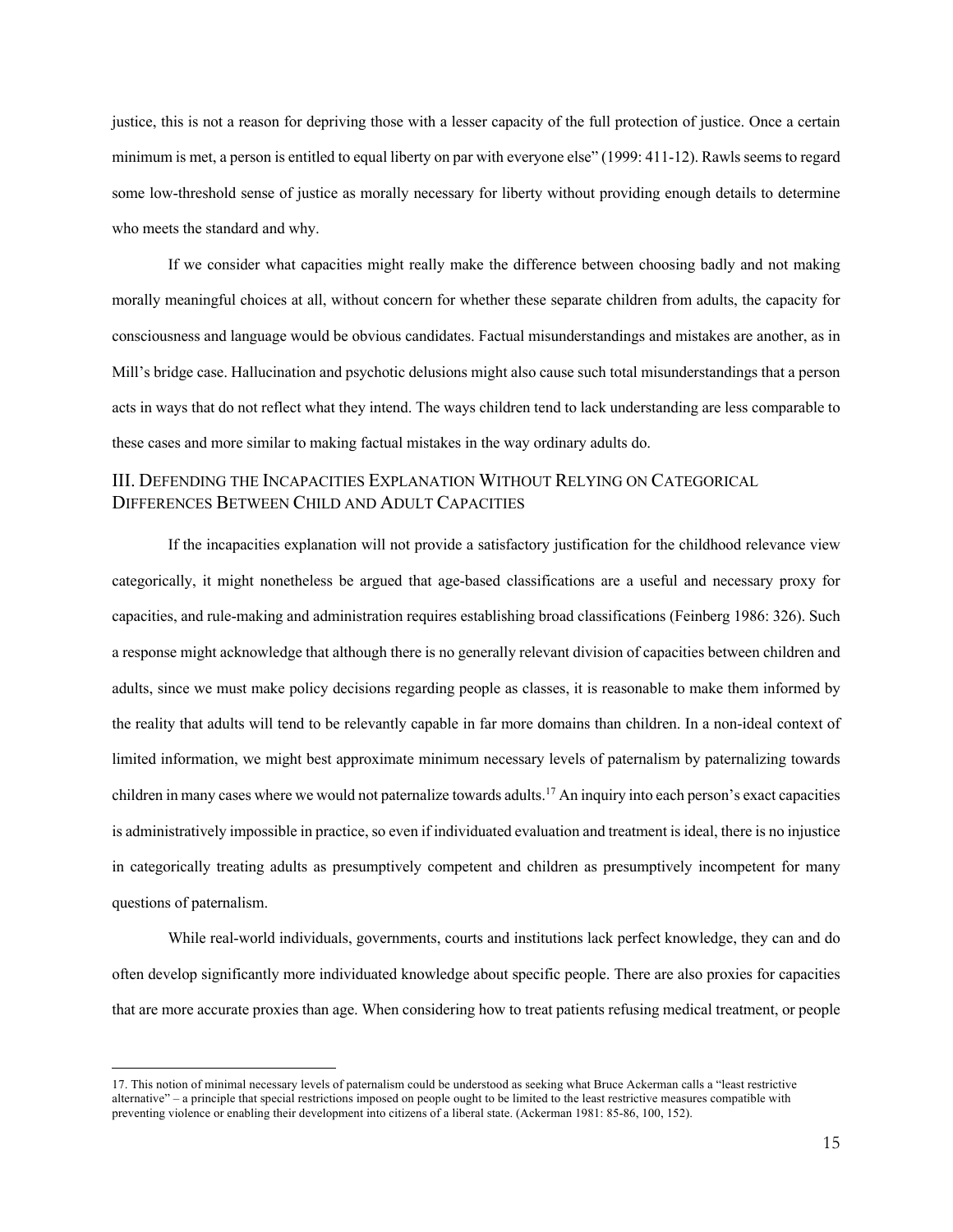who, absent intervention, consistently eat unhealthily, or who risk death from of alcohol abuse, real world actors often have more precise information to rely on than just the subject's age. When creating rules that treat people differently, using broad proxies that are over and under-inclusive is normally thought to be less justifiable than using more direct information.18 The knowledge that, regardless of what is typical for their age, particular people refuse medical treatment, eat junk food exclusively, or binge drink, can provide more direct indications that they could not ensure their welfare in those areas. In this way, while administrability concerns might excuse some age-based categories in paternalistic laws, they do not resolve the dilemma: such concerns cannot provide an explanation for why, when it is actually known that an adult is unable to adhere to a healthy diet, it is still felt morally wrong to coerce them into following one, but it would be felt morally right to coerce a child for the same purpose.

Even when considering adults as a class, there are many cases where it seems to be the norm for adults to be unable to choose in favor of their welfare interests, but most think it their right to make the 'wrong' choice regardless – even while simultaneously believing that children should be prevented from making the same wrong choice. For example, many believe that most adults cannot self-regulate occasional cigarette use so as to avoid adverse health effects, but, in line with the childhood relevance view, it is still felt reasonable allow adults to damage their welfare with cigarettes while prohibiting children from doing the same. To use another example, the fact that most adults who go on diets to lose weight ultimately regain that weight (Anderson et al. 2001) suggests that most adults weighing more than they would like lack the executive capacity to lose weight when they want to. So, although it is widely believed that adults are *usually* unable to lose weight, and that failing to lose weight can harm severely overweight adults, the idea that this situation might be remedied through coercively controlling adult diets would strike most as an unjustifiable afront to adult liberty and dignity. The case of a paternalistic agent closely managing a subject's diet is, however, frequently cited as a paradigmatic case of justified paternalism where the agent is a parent and the subject is their child, (e.g. Husak 2010: 108) so it is not the situation or remedy but the subject that is objectionable.

The objection that age-based proxies for capacities are administrative necessities in the real world is also somewhat undermined by existing practices of individuated assessment of individuals' specific capacities – but opportunities for such assessments are generally only afforded to people above a certain age. Driving a car is both a ubiquitous and high-risk activity, but governments still make individuated determinations about who has the capacity

<sup>18.</sup> For an argument that rules that discriminate according to age must be narrowly tailored to satisfy a compelling societal interest, see (Rodham 1973).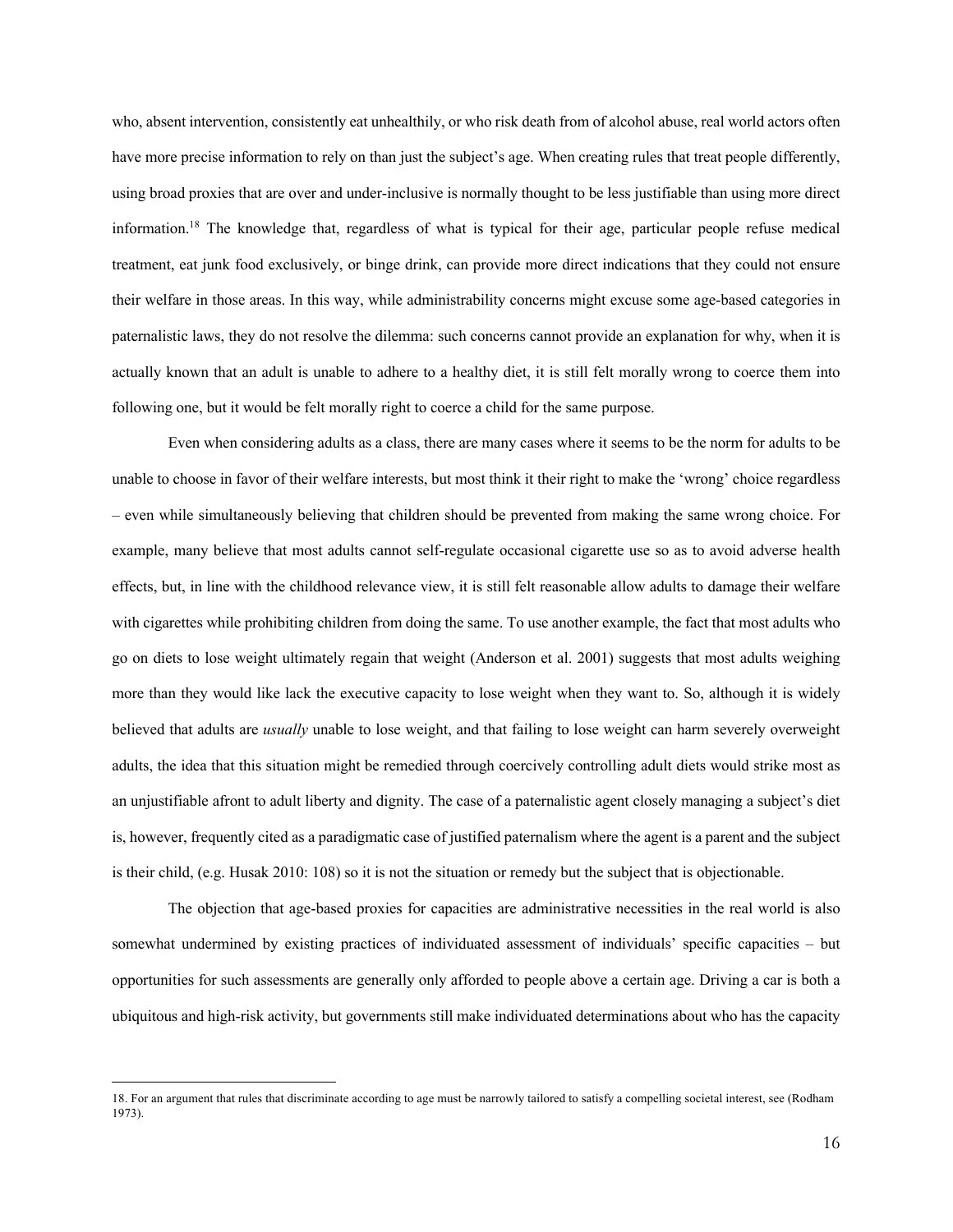to drive safely through exams. Determining that an elderly or intellectually disabled adult lacks the capacities to be legally competent to direct their own affairs likewise requires an individuated adjudication through guardianship hearings, and guardianship law allows for guardianships limited to specific, individuated incapacities (Cassidy 2015).

These observations would seem to suggest that it is not that age is used as a proxy for capacities because it is the best proxy, but because most take for granted that the adult/child division is a normatively permissible basis for classification. Replacing age-based classifications with more precise proxies would likely strike many as objectionable if doing so would argue for more paternalism towards adults or less towards children. This implies that justifications from administrability only work to support the childhood relevance view if a categorical incapacities explanation is already assumed.

The possibility that parents may have special obligations to paternalize towards their (typically less capable) children might also be thought to provide a basis for the childhood relevance view. Husak, for instance, suggests that part of what makes a parent's paternalistic regulation of their child's diet justified is that parents occupy an especially appropriate role for paternalizing towards their children (2010: 108). If these special duties terminate on adulthood, then adults might not be proper subjects for paternalism because no one has a duty to paternalize towards them.

Many scholars have written extensively on parental duties to children, prescribing a wide variety of duties and corresponding rights.<sup>19</sup> Others have written extensively on the interests of parents in exercising control and influence over their child's upbringing<sup>20</sup> – interests which are distinct from paternalism in the pure sense considered in this paper, but which implicate authority over children in ways often termed 'paternalistic' even if the interests vindicated run in part to the parent rather than the child. A full examination of this literature is beyond the scope of this paper. Whatever special duties parents owe to their children, the particularities of the scope and duration of parental duties are likely to be at least in part socially, legally and historically contingent.

That parents do in fact have legal and social obligations to paternalize towards their minor children but not to their adult offspring (however much they may want to) is a legal and social reality. This reality does not answer the question of whether or not parents *should* have these special obligations to paternalize to their underage children, but not their adult offspring, or what the extent and limits of these obligations should be. We can acknowledge that parents

<sup>19.</sup> E.g. (Alstott 2005; Gutmann 1980; Kolodny 2010; and Eekelaar 1991).

<sup>20.</sup> E.g. (Yaffe 2018 ch. 6; Schoeman 1980; Brighouse and Swift 2006, Altman 2011).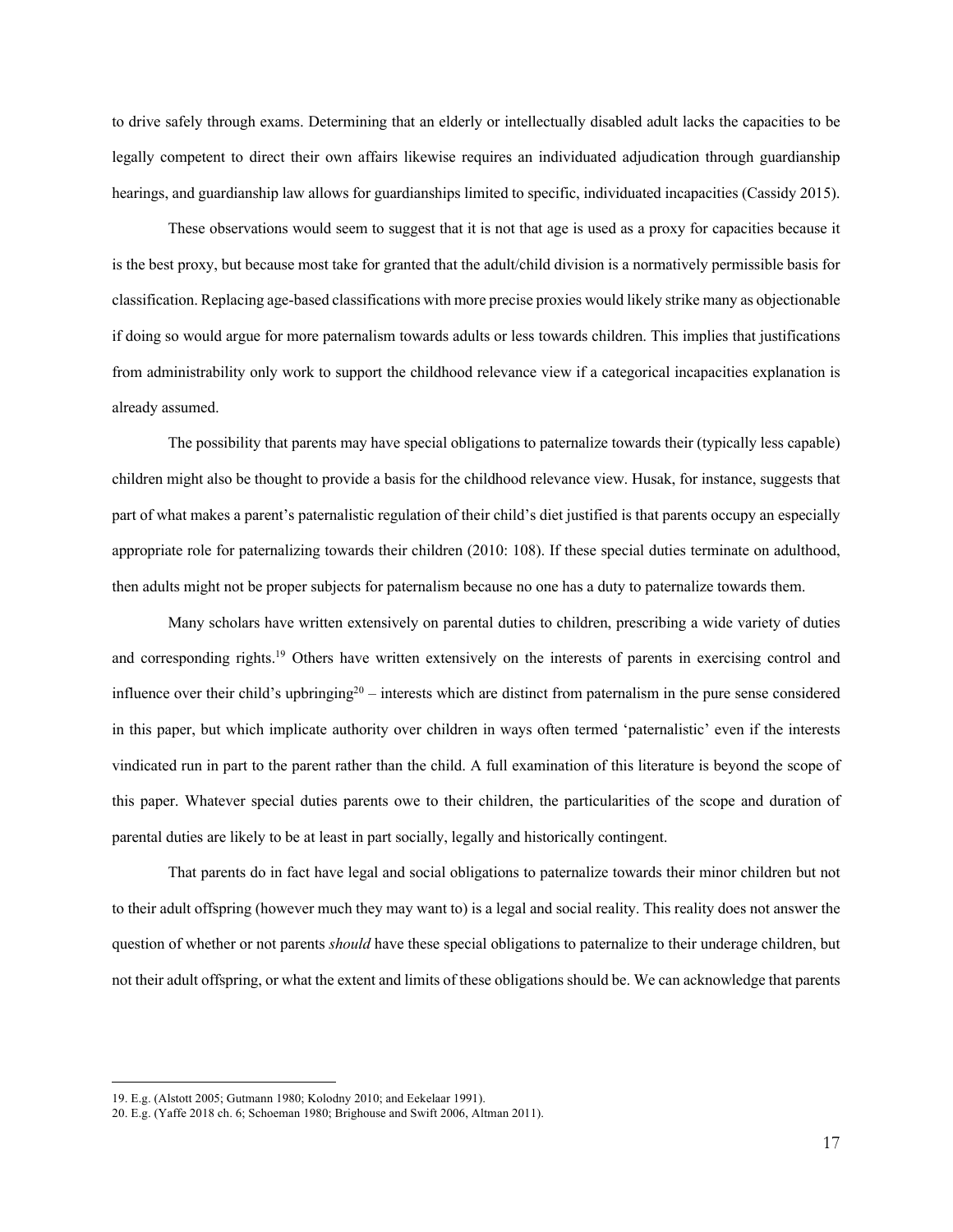do have social, legal, and felt obligations to paternalize to their children without viewing this as a reason for thinking that they ought to have these obligations – to argue otherwise would be to adopt a naturalistic fallacy.

There may be reasons to think that parents are especially well-suited to paternalize towards their children, such as the presumption of affection and knowledge of a child's needs. However, there may also be reasons to think that parents often have conflicts of interests and needs that do not align with those of their children.<sup>21</sup> At best, arguments that appeal to parents' special duties answer the question of *who* should paternalize towards children, not *when* paternalism towards children is permissible.

Special parental duties must be thought to terminate at adulthood if they are to support the childhood relevance view – otherwise the distinction would not be between children and adults but between those with parents and those without. Childhood is thought to be categorically relevant to paternalism whether or not a child has available parents, though, and the belief that these special obligations duration is limited to childhood seems to presuppose the incapacities explanation. This would suggest that appeals to special parental duties do not provide much justification on their own unless their duration is explained on non-capacities-based grounds.

## IV. SOME POSSIBLE IMPLICATIONS:

If the incapacities explanation for the childhood relevance view is more difficult to defend than it initially appears, this has a number of possible implications. This section will consider some of those implications and suggest why they might be difficult to reconcile with other widely held commitments.

### IV.A *The Primary Harms of Paternalism are Found in Coercion itself, not Loss of Choice*.

If neither consequentialist nor deontological accounts of adults' distinctive decision-making capacities neatly divide adults from children – what is at stake in paternalism? Why is it so profoundly objectionable to adults? All choices are already limited by the social, environmental and physical constraints on our actions, and our desires are shaped by our circumstances and unchosen features of our psychology, such as framing effects, adaptive preference formation, and sublimation.22 Yet, we still feel that we have a powerful interest in being able to make choices, and a sense of injury when choices are taken away from us.

<sup>21.</sup> For reasons why parents might be especially well-suited to paternalize towards their children, see (Husak 2010: 108) and (Gutmann 1980); for reasons to think parents and children often have interests that are at odds with each other, see (Godwin 2015: 26).

<sup>22.</sup> See (Kelly 2012), for discussion of framing effects, (Elster 1999) for discussion of adaptive preference formation, or 'sour grapes' and (Vaillant 2000) on sublimation.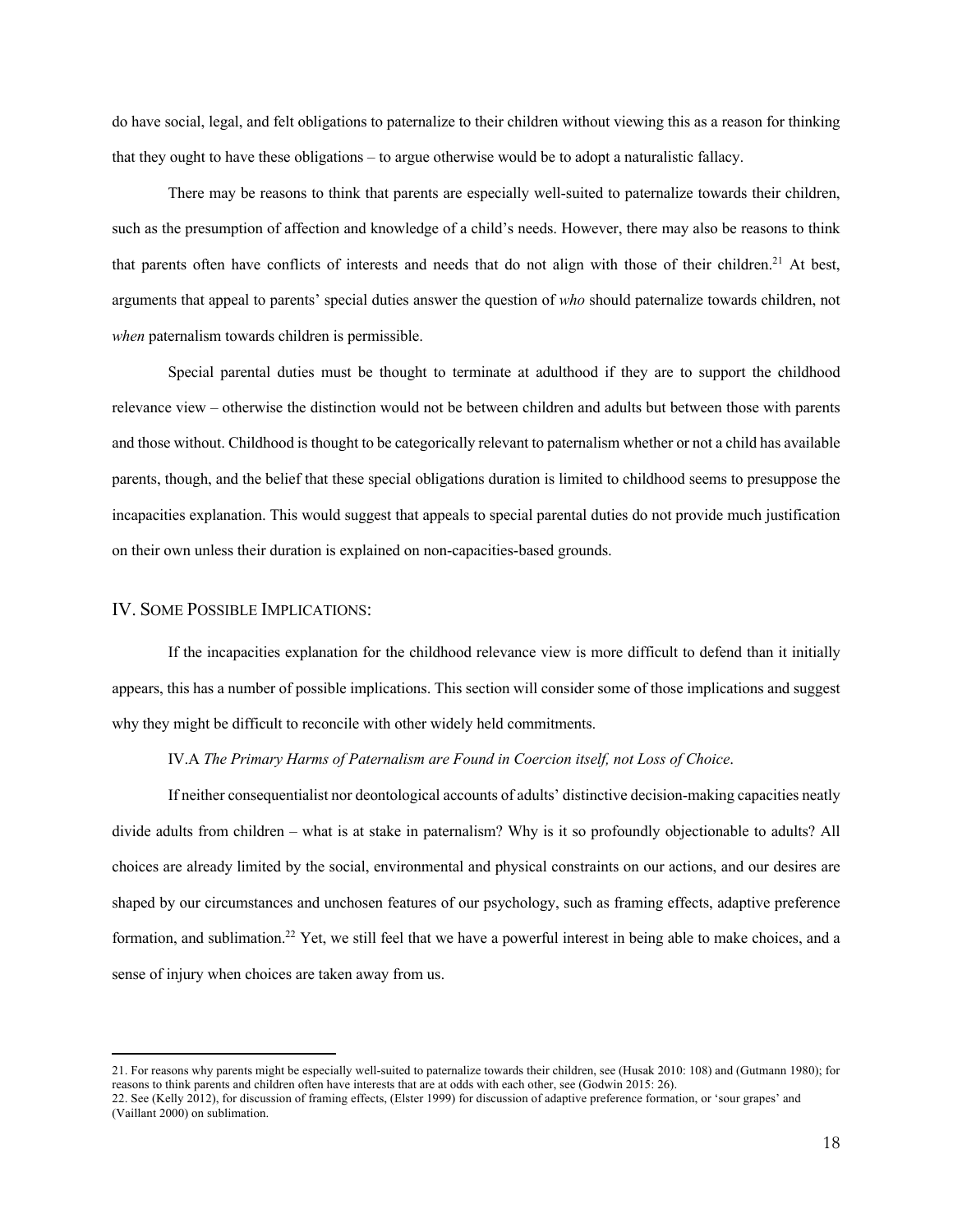If adults' choices are neither distinctly interest-promoting or distinctly voluntary, then the harm in paternalism might not arise primarily from losing choices but simply from being subject to force or coercion. The subjective experience of anguish, humiliation, frustration and/or degradation at having one's will deliberately overridden by another is itself experienced as a profound afront. This is most vividly felt with regard to impositions on one's body. A person may experience these injuries attendant to coercion and force without losing out on the ability to exercise choices in an especially autonomous or beneficial way. If the chief harm of force and coercion is subjective anguish and degradation, not the loss of an objective capacity to make reasoned choices without constraint, then coercion and force implicate interests that do not depend on decision-making capacities. This undercuts the sense that coercion does not substantially set-back children's interests – even if these interests are not always dispositive, paternalism carries 'costs' common to both children and adults.

### IV.B *Weighing Child and Adult Interests Unequally*

If the question of whether or not an instance of paternalism is thought to be justifiable rests in part on how the costs and benefits are weighed, then the childhood relevance view might imply a tendency to weigh these costs and benefits differently for adults and children. This should worry egalitarians who insist that each person's interests must carry the same weight absent special justification otherwise.

First, the non-welfare interests being set back by coercion, such as interests in subjective autonomy, bodily integrity, avoidance of humiliation, and so on, may be valued more highly for adults than children. This seems to be implied in accounts that view paternalism for children as 'cost-free' in the sense of conferring benefits without extracting costs – whereas for adults, the humiliation, degradation, and loss of status equality attendant to coercion must be weighed against its benefits. This may involve a lapse of empathy for children in failing to take adequate account of their experience of humiliation and anguish from force or coercion. However comparatively unfree children are given natural inabilities and socio-legal constraints, they, like adults, have a range of freedoms to act within their constraints and, like adults, experience resentment when those constraints are narrowed.

Another possibility is a heightened concern for the welfare interests of children as compared to those of adults. It may be that when children are harmed in certain ways, it is felt to be a graver tragedy than when adults suffer the same harms. As such, it might be felt tolerable to allow an adult to choose against their best interests and suffer the consequences, but felt intolerable for children to do so because their suffering is less tolerable to us. This would be consistent with the (possibly apocryphal) practice of saving 'women and children first' in disasters, the tendency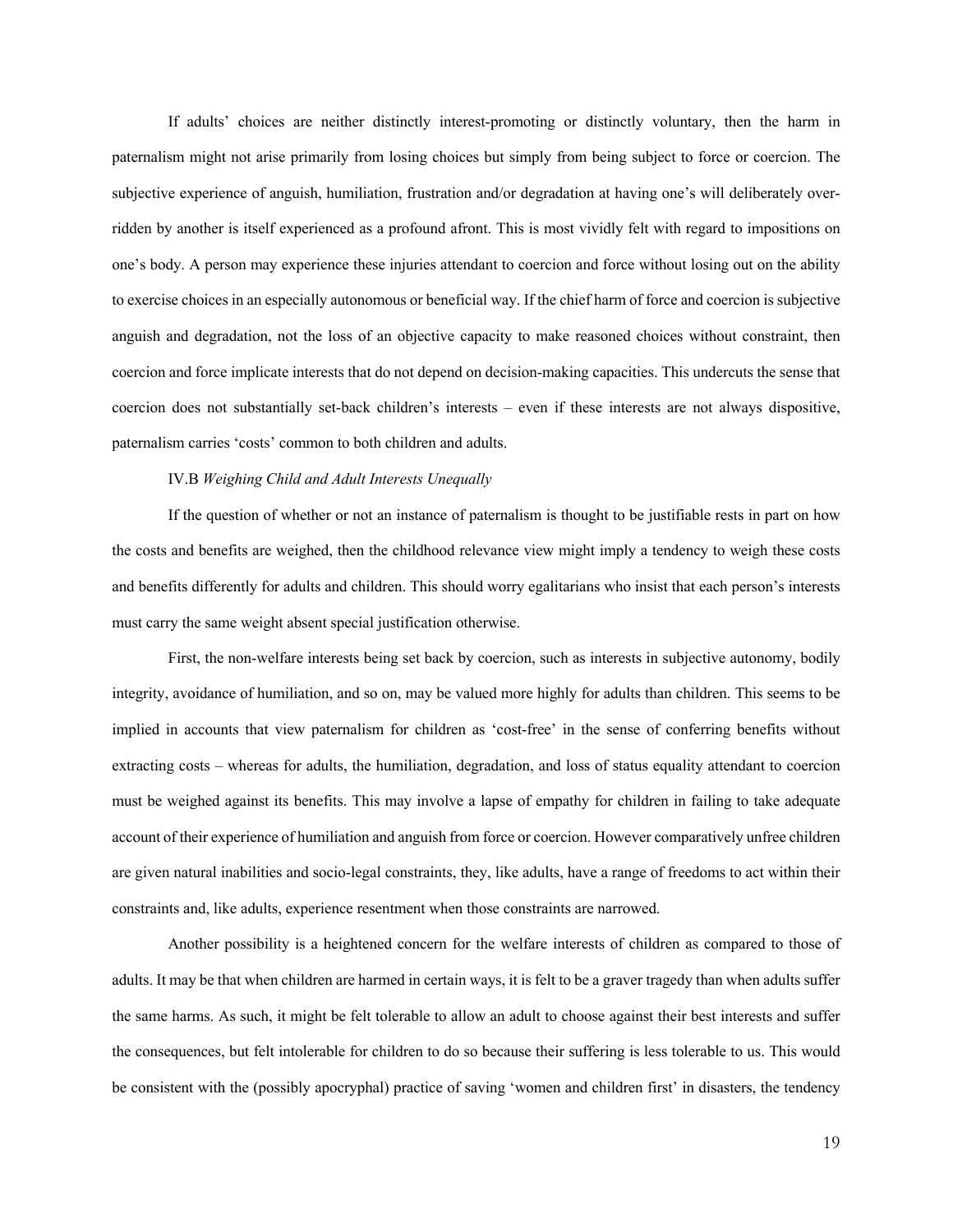of the media to report child deaths separately from adult deaths, the greater willingness to provide government assistance to deprived children than equally deprived adults, and the way statistically minimal risks to children are often regarded as more politically or morally dire than statistically greater risks to adults (Stickler et al. 1991: 522- 28). Some of these cases may have other explanations, such as adults having greater 'responsibility' for their circumstances and ability to help themselves, but not all of these cases can be explained this way.

A third explanation is that people tend to more frequently judge the justifiability of the treatment of children according to consequentialist standards while they more often judge the justifiability of the treatment of adults according to deontological rules – perhaps analogously to Nozick's concept of "utilitarianism for animals, Kantianism for people" (1974: 39-41). There are many instances where it is often thought that even if someone makes a decision that is demonstrably bad for them, their right as an adult to decide creates a duty of non-interference that trumps others' altruistic desires to intervene for their benefit, even if that person is left worse for it (Mill 1859: 144). It is far less common to think that a child's right to decide on anything creates a corresponding duty to respect that decision when it results in demonstrably bad consequences. Likewise, people often perceive positive or negative outcomes as morally decisive for questions concerning how to treat children in cases where outcomes are not sufficient to determine how to treat adults. It is, for example, a cliché when debating the permissibility of a parental practice to assert "my parents did it, and I turned out okay," suggesting a shared understanding that the appropriate moral measure for how children should be treated is not based on their contemporaneous rights, but on what consequences the treatment has for their future selves. There is no widely shared sense that the morality of an act towards an adult is overwhelmingly determined by its impact on their distant futures.

These three explanations of the thinking that might lead to the childhood relevance view are mutually compatible, and some combination might account for the intuition. It is plausible that people comparatively overvalue certain welfare interests in children, while comparatively undervaluing other interests. It is also plausible that people think about some set of these comparatively overvalued adult interests as rights that preclude competing considerations in a deontological sense, while evaluating how children should be treated according to consequentialist considerations (evaluating their long-term welfare as hugely significant but their contemporaneous desires as unimportant).

All three accounts, however, amount to extending unequal concern for the symmetrical interests of children and adults. In the first two accounts, some interests are treated with greater respect when possessed by adults, other when possessed by children. In the third account, some adult interests are treated as duty creating rights while few if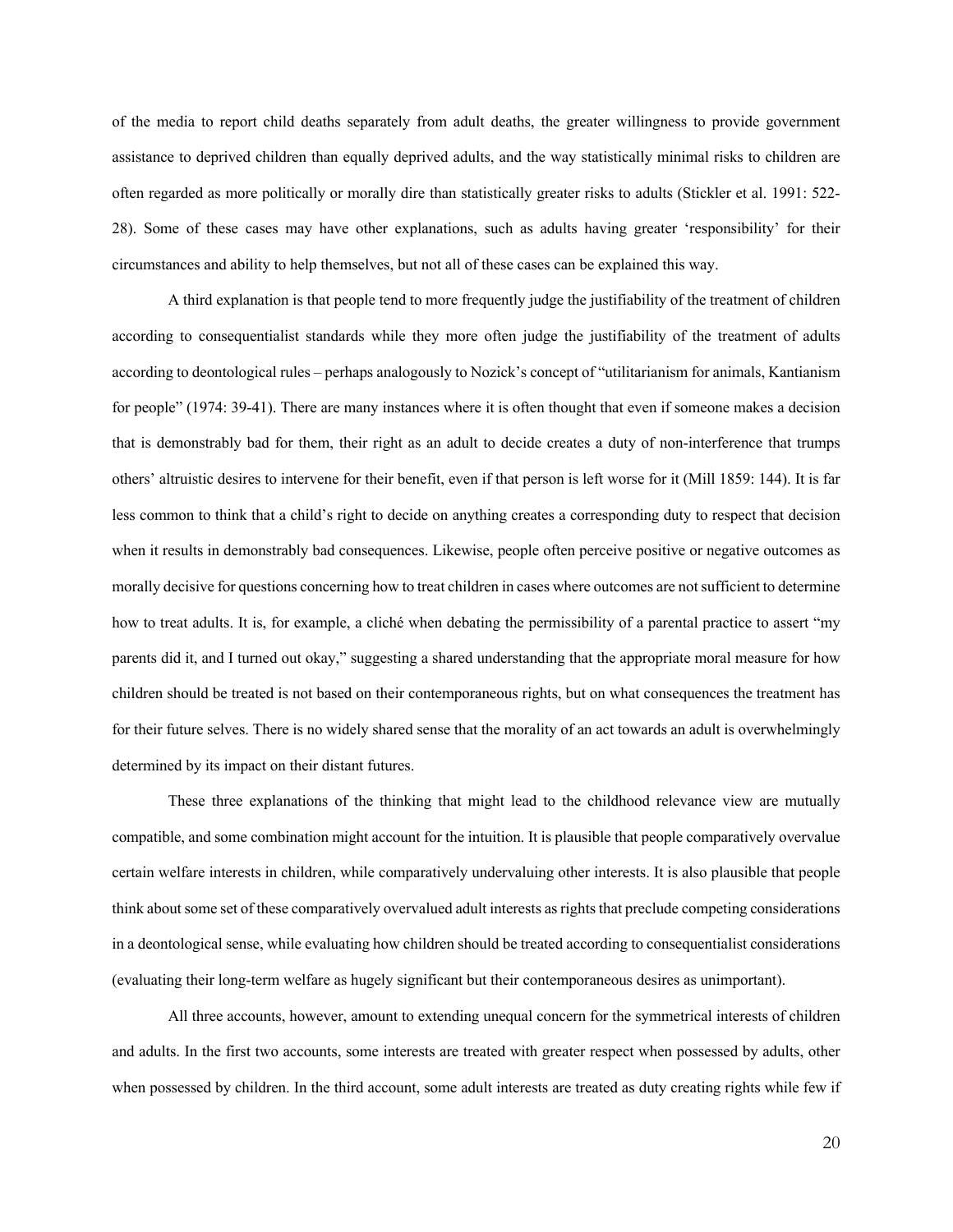any child interests are accorded such status. Each of these accounts is potentially in tension with the widely held moral principle that people's interests should be accorded equal consideration that a general commitment to egalitarianism or liberalism favors.<sup>23</sup> We should then have reason to think that the childhood relevance view could be a case of common judgments about specific moral cases involving children failing to cohere with widely shared general principles of justice. Seeking an internally consistent moral framework would seem to require either rejecting beliefs central to egalitarianism or rejecting different standards for paternalism with regard to children and adults – unless an alternative explanation can be found.

### IV.C *Treating Persons like Less Than Full-Persons*

If Schapiro is right that the intuition that paternalism is permitted towards children implies that children are regarded as less than full persons able to provide their own reasons that demand respect, and there is no categorical distinction that explains how someone with Kantian ethical commitments can carve out a category of less-than-fullpersons – then the childhood relevance view would seem to run the risk of doing a grave disrespect towards children. If part of the intuition about children and paternalism is that children can be treated according to consequentialist ethics with reasons supplied by others, while adults must be understood as generating their own reasons, this seems to be indicative less of thinking that adults' reasons are in their best interests, as much as a belief that adults are entitled to value that which is contrary to their interests as ordinarily understood. Genuine self-sacrifice, for example, provides a paradigmatic case of choosing other values at the expense of one's own welfare interests. This is often regarded as noble for adults, almost never for children. People often value a variety of moral, relational, aesthetic, religious or political commitments above their own welfare interests, even when taking into account the hedonic satisfaction of promoting one's values in the world.

If the common intuition is that adults are morally entitled to choose to vindicate these other values at the expense of their welfare interests, but children are not so entitled and may be coerced for their benefit at the expense of their values, then this intuition would also require an explanation if it is to be made compatible with extending equal concern and respect to children. To assume without explanation that adults' value judgments are worthy of more respect than those of children would seem to be at least facially incompatible with this egalitarian commitment.

<sup>23.</sup> The principle that people should be accorded "equal concern and respect" is widely cited as a foundational value for liberals and egalitarians. See, e.g., (Dworkin 2013: 7; Hart 1979: 828; Blake 2001: 257).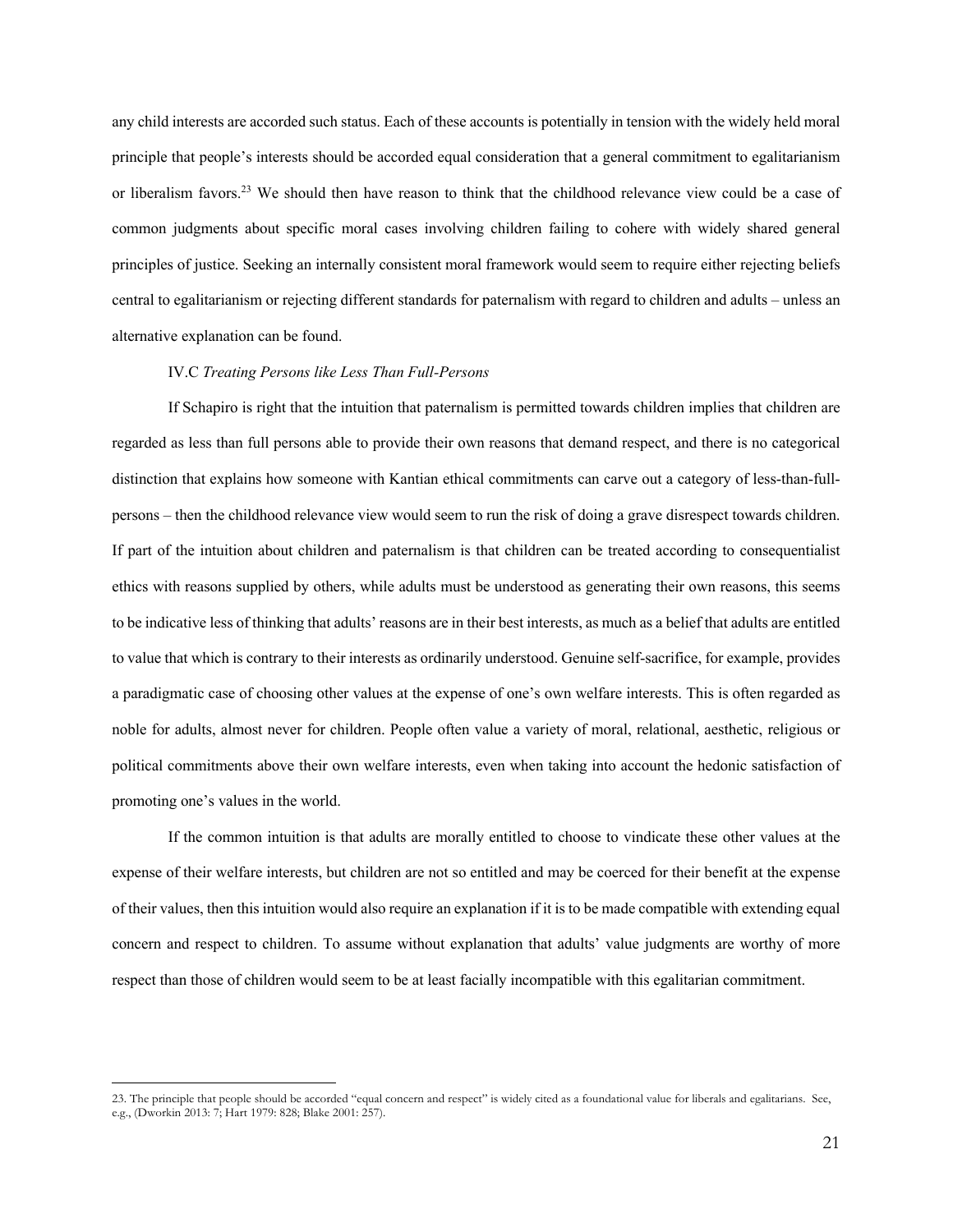If it is argued instead that adult's value judgments are *reasoned* and children's value judgments *are not reasoned*, this would seem to exclude from consideration the large range of adult value judgments that reflect personal desires, judgments and preferences without reference to reflectively determined principles. It is also difficult to imagine a standard that will neatly separate the most compelling reasons that children provide from the least compelling reasons that adults provide. Adults are rarely thought to *require* such reasons or to *owe* fully rational explanations for choosing for themselves to anyone, even when they undermine their best interests as judged by themselves and others. The ability to meet high standards of rationality and deliberation istreated asif morally relevant when explaining why children are not entitled to their liberty interests, but philosophers, politicians and jurists are rarely so exacting about what standards of rational decision making must be met when considering the importance of adults' interests in liberty.

This is not to say that we ought to accept Schapiro's model, however. We might be able to respect persons as persons by trying to aid them in cultivating their reflective capacities to form and pursue values rather than taking their stated position at any given time as their final word. This might be an essential part of caretaking and education guided by the assumption that children are persons who must grapple with the question of what is important and why.

We might also be justified in sometimes interfering with people paternalistically when the stakes are high, the imposition minimal and we have good reason to think that their acts or omissions do not reflect thoroughly considered judgments. Most think it justifiable to prevent other people, even adults, from impulsive suicide. Doing so does not treat them as a mere means rather than an end since they are the intended beneficiaries. It also need not disrespect their capacity for self-governance in the global sense. Since most people planning suicide change their mind on reflection, taking a firearm away from someone preparing to kill themselves would seem like a proportional paternalistic intervention with a low potential for degradation and a high likelihood of enabling their considered values. My argument does not imply that paternalism should never be considered, but that the reasoning explaining why certain instances of paternalism are justifiable ought to be consistent.

### IV.D *Objections to Implications:*

Here, I will briefly address two objections that might have arisen at this point. First, it might be argued that it would be a mistake to think that the childhood relevance view implies a lesser regard for children's interests in avoiding humiliation. This is because children and adults are degraded under different circumstances: it is humiliating to treat *an adult as a child* but not a *child as a child*. What would be degrading for an adult is not degrading for a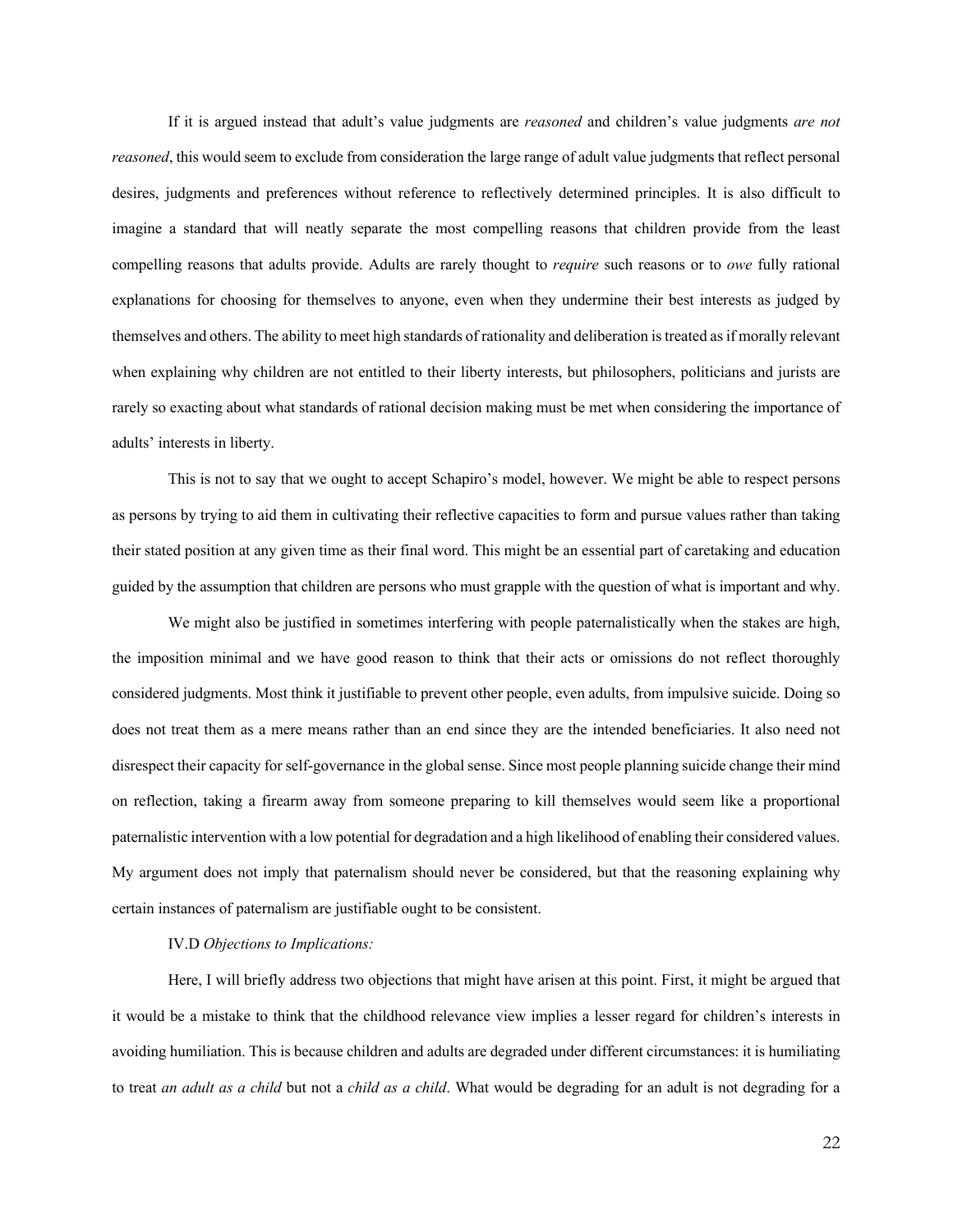child.<sup>24</sup> Usually, however, if something is regarded as degrading for one person but not for another, the reason for this depends on their differing subjective views or experience, such as the presence or absence of consent, desire, or humiliation. Children frequently desire and agree to activities that would be humiliating for an adult, but these activities would be humiliating largely because these are subjectively unwanted for adults. Often, they expressly *do not* want to be treated *like a kid.*

If an act is unwanted and subjectively humiliating for an adult, this usually counts (in both public and academic discourse) as a very strong reason against performing that act. This is even more the case if the act is intended for the adult's own benefit rather than the good of society or a third party. In contrast, that something is unwanted and subjectively humiliating for a child is frequently not regarded as an especially compelling reason not to coerce them into it, if it is thought to be for their own good. What a child wants can, for example, be socially dismissed with affirmations such as 'if you're the parent, you decide.' It likewise goes without social reprobation to regard a child or adolescent's "embarrassment" as amusing non-harms, or even further evidence of their immaturity and unreasonableness. This is true even in cases where it would be reasonable for an adult to likewise find the same acts unwanted and humiliating.

Second, it might be argued that valuing children's welfare more highly than adults is not necessarily a problem for egalitarian commitments. Children *literally* have more to lose than adults from death because they have longer remaining life expectancies (Liao 2010: 173). If this accounted for the intuition consistently, however, then the degree of concern over a person's death should be linear. Instead, concern for people's welfare interests seems to sharply drop off at the onset of adulthood. The heightened welfare consideration extended to children could be interpreted as cases of treating children *better* than we treat adults. Less charitably, they could be interpreted as thinking of children as precious possessions rather than equal persons. The thought that we should be especially protective of children because they represent the future, for example, glorifies children in an abstract way but also objectifies children as vehicles for social interests rather than persons with their own lives to live.

## V. CONCLUSION

The view that it is generally permissible to paternalize towards children in cases where it would not be permissible to paternalize towards adults is implicit in nearly every domain of social, political and family life. It is a

<sup>24.</sup> A point brought to my attention by Daniel Markovits and M. Beth Valentine.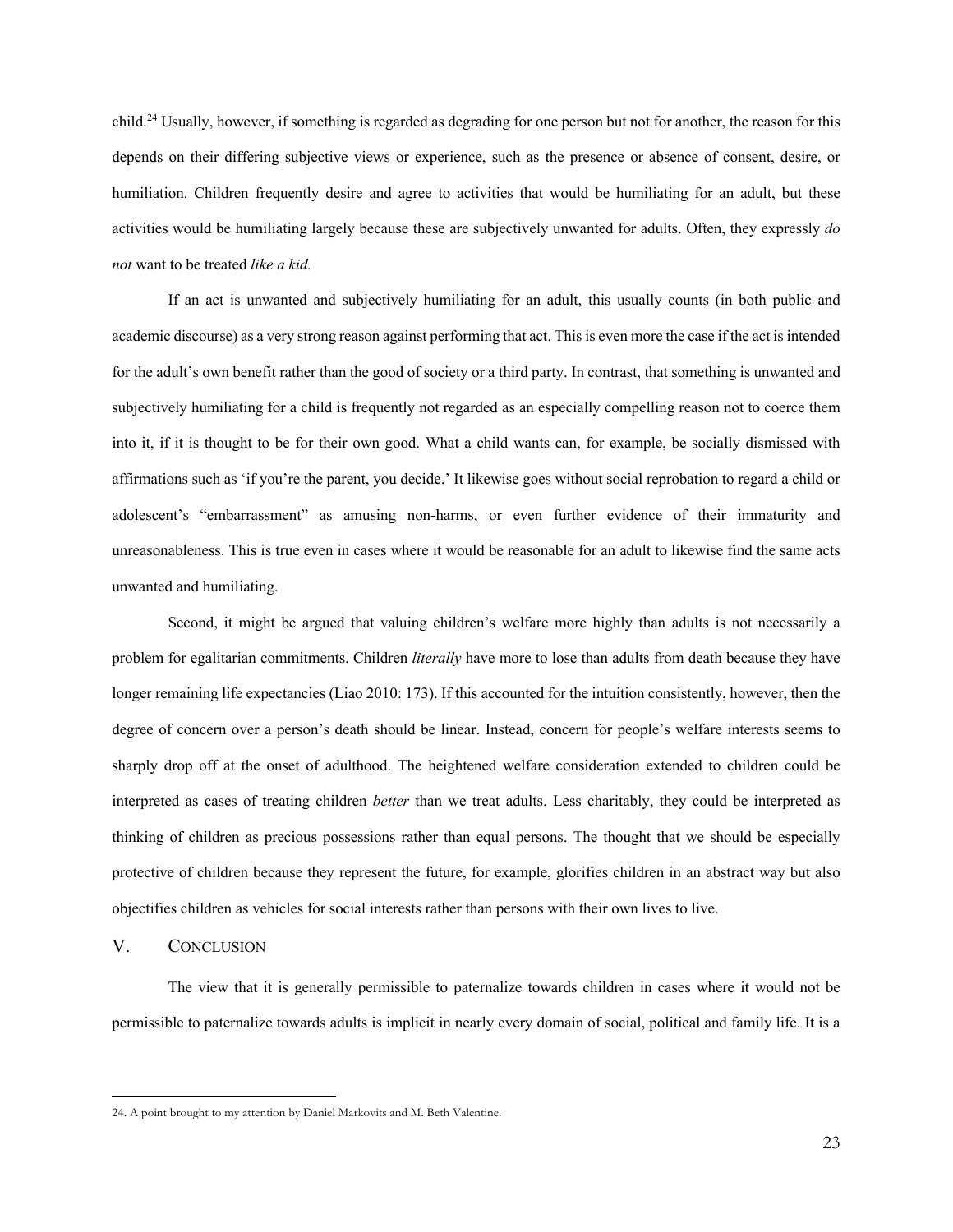premise that the structure of our society relies on, without which much of it would be unjustifiable – most obviously in child-parent relations, but also in education, economy, civic life and the scope of state authority. Pervasive disparities in rights and treatment demand justification. This paper's primary contribution is to argue that the chief justification for this disparity is not as defensible as generally assumed.

The belief that childhood is relevant to the standards according to which paternalism might be justified is standardly explained in reference to children's lack of relevant capacities possessed by adults. This paper argues that it is true that capacities adults are more likely to possess are relevant to the justifiability for paternalism. Doing so, however, also led to the discovery of a substantial dilemma. Capacities reduce the reasons that motivate paternalism when they enable a person to enjoy a benefit or avoid a harm that might otherwise prompt paternalism – but when particular adults lack the capacities relevant to the same benefits or harms that prompt paternalism for children, an adult's *other* capacities do not explain why the benefits and harms to them should not likewise justify paternalism.

The paper next tested whether this dilemma could be resolved by prior authors consequentialist and deontological incapacities-based explanations of the childhood relevance view. I argue that while initially compelling, neither consequentialist nor deontological accounts hold up to scrutiny because they do not identify workable and non-arbitrary grounds for judging paternalism towards children according to less demanding justificatory standards. Arguments appealing to administrability and special obligations can supplement a successful incapacities explanation, but they do not supply an independent defense of the view.

If the childhood relevance view is not as clearly justified as generally believed, this, I argued, would have a number of concerning implications. First, the harm paternalism might pose to adults has been improperly construed as depriving adults of autonomous or beneficial choices. Absent capacities that make adults' choices distinctively autonomous or interest-promoting, and in light of the reality that choices are always constrained, a more plausible principle harm is the subjective experience of humiliation and anguish of having one's will over-ridden for one's own good. Children can experience this harm too. This then implies that the childhood relevance view relies on relatively undervaluing the injuries to children attendant to coercion, relatively overvaluing children's welfare interests, or conceptualizing children in consequentialist terms while understanding adults as possessing deontic rights, or some combination thereof. It also implies a failure to recognize the moral relevance of children's values, which, if unjustified, should be of great moral concern. Without the incapacities explanation, or a viable alternative, different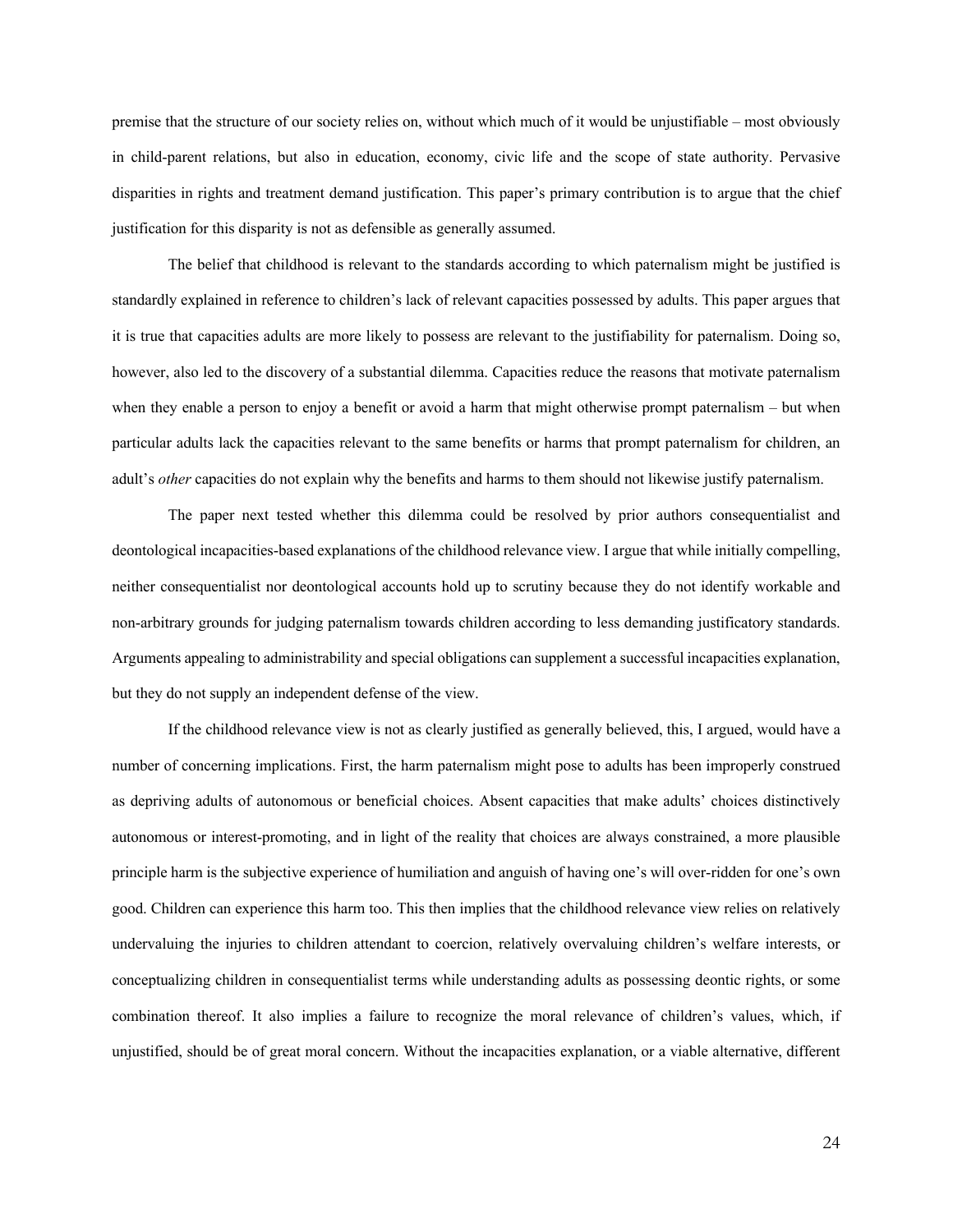standards for justifying paternalism for children are very difficult to reconcile with widely-shared commitments to

equality and equal concern and respect among persons.

References:

Ackerman, Bruce. 1981. *Social Justice in the Liberal State*. Yale University Press.

- Alstott, Anne 2005. *No Exit: What Parents Owe their Children and What Society Owes Parents*. Oxford University Press.
- Altman, Scott. 2011. The Pursuit of Intimacy and Parental Rights. *The Routlage Companion to Philosophy of Law*, ed. Andrei Marmor.
- Anderson, James, Elizabeth Konz, Robert Frederich, and Constance Wood. 2001. Long-term Weight-loss Maintenance. *The American Journal of Clinical Nutrition* 74(5): 579-584.
- Atance, Cristina, and Andrew Meltzoff. 2005. My Future Self: Young Children's Ability to Anticipate and Explain Future States. *Cognitive Development* 20(3): 341-361.
- Blake, Michael. 2001. Distributive Justice, State Coercion, and Autonomy. *Philosophy & Public Affairs* 30(3): 257- 296.
- Brighouse, Harry, and Adam Swift. 2006. Parents' Rights and the Value of the Family. *Ethics* 117(1): 80-108.
- Cassidy, Jenica. 2015. Restoration of Rights in the Termination of Adult Guardianship. *Elder Law Journal* 23: 83.
- Colby, Ann, Lawrence Kohlberg, John Gibbs and Marcus Liberman. 1983. A Longitudinal Study of Moral
- Development. *Monographs of the Society for Research in Child Development*, 48(1-2): 1-124.
- Cruzan v. Director, Mo. Dept. of Health. 1990. 497 U.S. 261.
- Dworkin, Gerald. 1972. Paternalism. *The Monist* 56(1): 64-84.
- Dworkin, Ronald. 2013. *Taking Rights Seriously*. Bloomsbury Publishing.
- Eekelaar, John. 1991. Are Parents Morally Obliged to Care for Their Children? *Oxford Journal of Legal Studies* 11(3): 340-353.
- Elster, Jon. 1999. *Alchemies of the Mind: Rationality and the Emotions*. Cambridge University Press. Feinberg, Joel. 1986. *Harm to Self*. Oxford University Press.
- Frankfurt, Harry 1971. Freedom of the Will and the Concept of a Person. *Journal of Philosophy* 68(1): 5-20.
- Godwin, Samantha. 2015. Against Parental Rights. *Columbia Human Rights Law Review* 47: 1.
- Goodin, Robert. 1993. Democracy, Preferences and Paternalism. *Policy Sciences* 26(3): 229-247.
- Griffith, Richard. 2016. What is Gillick Competence? *Human Vaccines & Immunotherapeutics* 12(1): 244-247.
- Gutmann, Amy. 1980. Children, Paternalism, and Education: A Liberal Argument. *Philosophy & Public Affairs* 9(4): 338-358.
- Hart, Herbert. 1979. Between Utility and Rights. *Columbia Law Review* 79(5): 828-846.
- Husak, Douglas. 2010. Paternalism and Consent. In *The Ethics of Consent: Theory and Practice*, eds. Franklin Miller and Alan Wertheimer, 107-131. Oxford University Press.
- Husak, Douglas. 1981. Paternalism and Autonomy. *Philosophy & Public Affairs* 10(1): 27-46.
- Kahneman, Daniel. 2012. *Thinking, Fast and Slow*. Farrar, Straus and Giroux.
- Kelly, Jamie 2012. *Framing Democracy: A Behavioral Approach to Democratic Theory*. Princeton University Press.
- Kolberg, Lawrence 1973. The Claim to Moral Adequacy of a Highest Stage of Moral Judgment. *Journal of Philosophy* 70(18): 630-646.
- Kolodny, Niko. 2010. Which Relationships Justify Partiality? The Case of Parents and Children. *Philosophy & Public Affairs* 38(1): 37-75.
- Liao, S. Matthew. 2010. The Basis of Human Moral Status. *Journal of Moral Philosophy* 7(2): 159-179.
- Mill, John Stuart. 1849. *Principles of Political Economy*. Parker.
- Mill, John Stuart. 1859. *On Liberty*. Parker.
- Mischel, Walter, Ebbe Ebbesen, and Antonette Raskoff Zeiss. 1972. Cognitive and Attentional Mechanisms in Delay of Gratification. *Journal of Personality and Social Psychology* 21(2): 204.
- Moye, Jennifer. 2013. Assessment of Capacity in an Aging Society. *American Psychologist* 68(3): 158-171.
- Nozick, Robert. 1974. *Anarchy, State and Utopia*. Basic Books.
- Paul, L.A. 2014. *Transformative Experience*. Oxford University Press.
- Pew Forum on Religion and Public Life, 2009. *Faith in Flux*. Pew.
- Rawls, John. 1999. *A Theory of Justice, Revised Edition*. Belknap Harvard.
- Rodham, Hillary. 1973. Children Under the Law. *Harvard Educational Review* 43(4): 487-514.